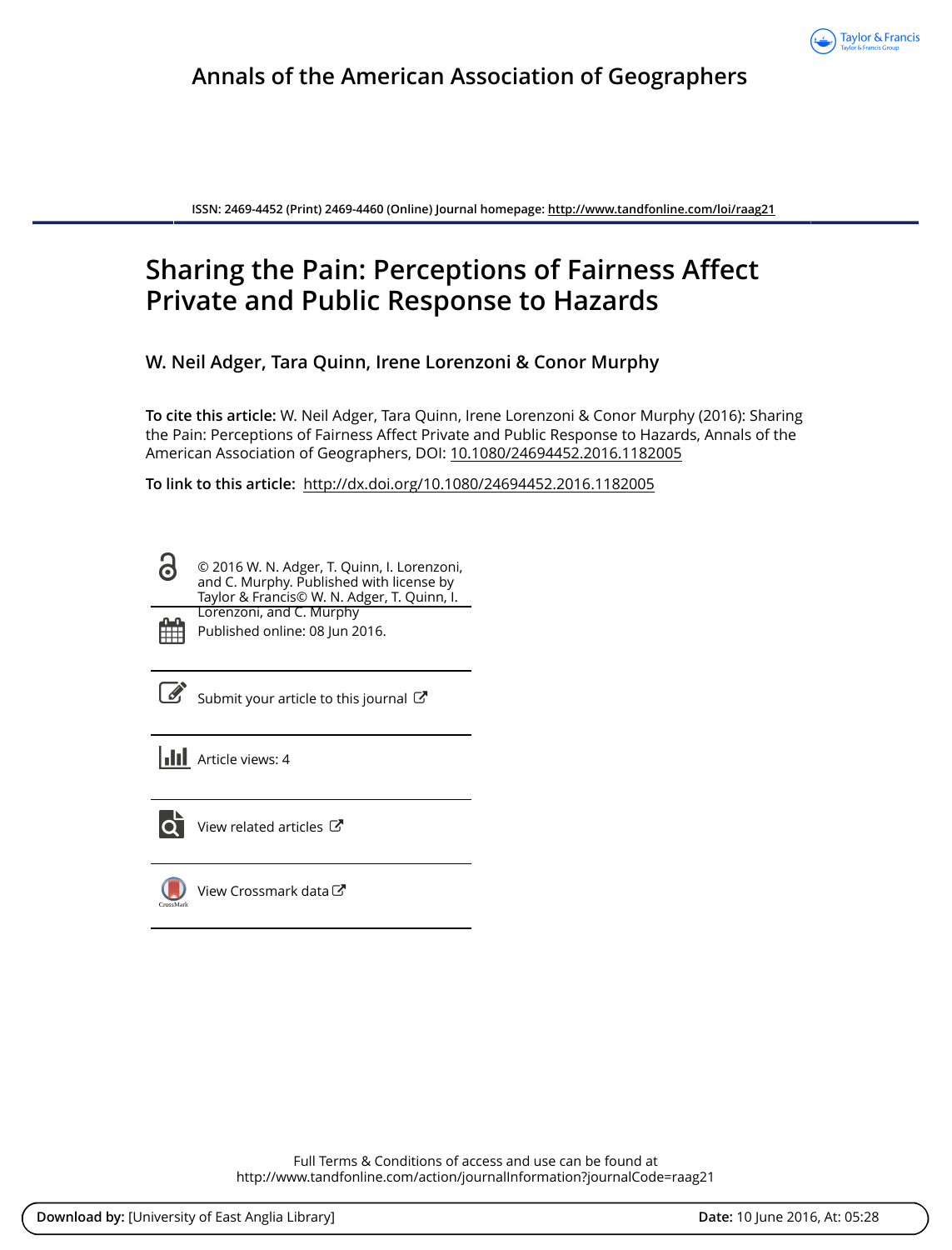# Sharing the Pain: Perceptions of Fairness Affect Private and Public Response to Hazards

W. Neil Adger,  $\mathbf{D}^*$  Tara Quinn,<sup>†</sup> Irene Lorenzoni,<sup>‡</sup> and Conor Murphy<sup>§</sup>

\*Department of Geography, College of Life and Environmental Sciences, University of Exeter <sup>T</sup>Environment and Sustainability Institute, University of Exeter  $^{\rm \tiny T}$ Tyndall Centre for Climate Change Research, School of Environmental Sciences, University of East Anglia  $^{\circ}$ Department of Geography, Maynooth University

Structural causes of vulnerability to hazards are well established in geographical research. But what facilitates individual adaptive behavior? How does the performance of government intervention affect such behavior? Drawing on political economy, environmental psychology, and climate justice perspectives, we explore how perceived fairness of responses to weather-related extreme events affects the public and private distribution of responsibility and action. We focus on flood risk and examine how perceptions of fairness of response by residents in flood-affected areas, along with their prior experience of flooding and perceptions of scope of government responsibility and capacity, affect willingness to take individual adaptive action. We use data from surveys of 356 households affected by a flood event in November 2009 in Cumbria, UK, and Galway, Ireland, to compare perceptions of fairness of responses and private intentions across two political jurisdictions. We find that aspects of fairness are related to willingness to take adaptive action but vary with context, experience, and knowledge of flooding. In Cumbria, where there is greater experience of flooding, willingness to act correlates with procedural justice, risk knowledge, and capacity. Capacity for flood management in Galway is firmly associated with state agencies, whereas in Cumbria it is perceived to result from responsibilities of public and private action. These findings highlight the central role of government action and its perceived fairness in structuring private responses to environmental risks and point to the crucial role of climate justice perspectives in navigating adaptation. Key Words: climate risks, fairness, floods, perceptions, political economy.

在地理学研究中, 面对灾害的脆弱性之结构性因素已充分获得确认。但是什麽促进了个人的适应行为? 政府的介入工作如何影响该行为? 我们运用政治经济学, 环境生态学, 以及气候正义之观点, 探讨对于回 应极端气候事件的公平性之理解, 如何影响责任与行动的公私分布。我们聚焦洪泛风险, 并检视居住在 受洪泛影响的地区居民对于回应的公平性之认知, 以及他们过往的洪泛经验和对于政府责任与能力范围 的看法, 如何影响採取个人调适行为的意愿。我们运用英国坎布里亚和爱尔兰高威在 2009 年十一月受 到洪泛事件所影响的三百五十六个家户的调研数据, 比较两个政治行政区对于回应的公平性与私人企图 之理解。我们发现, 对于公平性的看法, 与採取调适行为的意愿有关, 但却随洪泛的脉络、经验和知识而 异。在经历过较多洪泛的坎布里亚中, 行动的意愿, 与程序正义、风险知识和能力相关。高威的洪泛管 理能力, 与国家机关稳固相关, 而在坎布里亚中, 则被视来自于公共和私人行为的责任。这些研究发现, 凸显出结构环境风险的私人回应中, 政府行动及其所认知的公平性的核心角色, 并指出气候正义观点在 驾驭调适力中的关键要角。 关键词: 气候风险, 公平性, 洪泛, 认知, 政治经济学。

En investigacion geografica estan bien establecidas las causas estructurales de la vulnerabilidad a los riesgos. Pero, ¿qué es lo que facilita la conducta adaptativa individual? ¿Cómo afecta a esa conducta el desempeño de la intervención gubernamental? Con base en la economía política, psicología ambiental y las perspectivas de justicia climática, exploramos el modo como la legitimidad percibida de respuestas a eventos meteorológicos extremos afecta la distribucion de responsabilidad y accion publicas y privadas. Nuestro interes de centra en el riego de inundaciones y examinamos la manera como afectan la percepcion de legitimidad de la respuesta por los residentes en áreas afectadas por inundaciones—junto con su experiencia anterior sobre inundaciones y las percepciones del alcance de la responsabilidad y capacidad gubernamental—a la disposicion individual para adoptar acciones adaptativas. Utilizamos datos de las observaciones hechas en 356 hogares afectados por un evento de inundacion ocurrido en noviembre de 2009 en Cumbria, Reino Unido, y en Galway, Irlanda, para comparar las percepciones sobre legitimidad de las respuestas e intenciones privadas dentro de dos jurisdicciones polıticas. Hallamos que los aspectos que conciernen a la legitimidad estan relacionados con la inclinacion a tomar acciones adaptativas, pero varían con el contexto, experiencia y conocimiento sobre inundaciones. En Cambria,

W. N. Adger, T. Quinn, I. Lorenzoni, and C. Murphy

This is an Open Access article. Non-commercial re-use, distribution, and reproduction in any medium, provided the original work is properly attributed, cited, and is not altered, transformed, or built upon in any way, is permitted. The moral rights of the named authors have been asserted.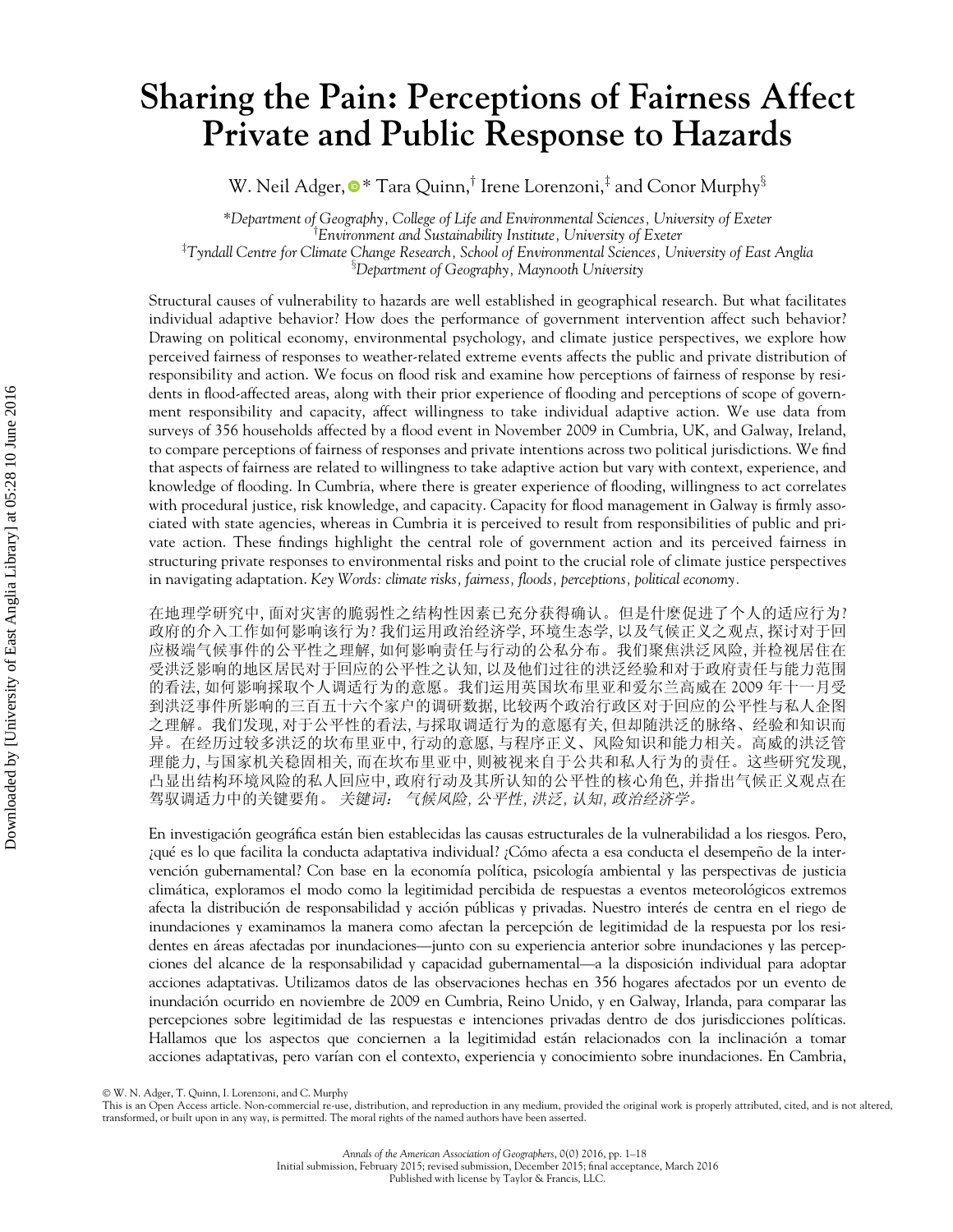donde la experiencia sobre inundaciones es mayor, la inclinación a actuar se correlaciona con justicia procedimental, conocimiento del riesgo y capacidad. En Galway, la capacidad de manejo de la inundacion esta firmemente asociada con las agencias del estado, mientras que en Cambria aquella se percibe como resultado de responsabilidades de la accion publica y privada. Estos hallazgos destacan el papel central de la accion gubernamental y su legitimidad percibida de estructurar las respuestas privadas a los riesgos ambientales y apuntan al papel crucial de las perspectivas de justicia ambiental para orientar la adaptación. Palabras clave: riesgos climáticos, legitimidad, inundaciones, percepciones, economía política.

This article examines how people respond to haz-<br>ards based on their perceptions of how fairly<br>they have been treated in their own experience<br>of those bazards. How and why populations are vulnerards based on their perceptions of how fairly they have been treated in their own experience of those hazards. How and why populations are vulnerable to environmental hazards has been central to geographical research for many decades. Much theory and empirical research convincingly explains how structures in society determine vulnerability, with perspectives on how collective action, agencies, and the state coalesce in constructing and reshaping the distribution of risk. Whereas Hewitt (1983) showed how vulnerability to hazard is created through capital accumulation and processes of underdevelopment, Wisner and colleagues (2004) indicated how vulnerability could be alleviated by intervention and reform. A significant strand of research therefore explicitly focuses on the role of the state, either as an agent of capital on the one hand (as in Klein's [2007] Shock Doctrine thesis) or as a neutral agent that seeks to alleviate risk on the other. Studies of events, earthquakes, tsunamis, floods, and wildfire, have shown the explicit role of governments in postdisaster recovery and in promoting adaptive action and how their performance affects actions (Pelling and Dill 2010; Wisner, Gaillard, and Kelman 2012; Roberts 2013).

Hazard management and adaptation research have revealed how populations respond when they have a chance to adapt to risks. Again, geographical insights have contributed significantly to theories, models, and observations of how adaptation works within its social and political context (Pelling 2010; Bassett and Fogelman 2013). The behavioral sciences have focused on individual cognition of risk and on the communication of risks—in different forms and through different means—to groups, communities, and populations (Grothmann and Patt 2005; Terpstra 2011; Kellens, Terpstra, and De Maeyer 2013; De Dominicis et al. 2015). Structural explanations of adaptation and behavioral insights can be combined to demonstrate how and when adaptive action emerges.

To make this integration between structure and agency, this article focuses on fairness as an element of social and environmental justice. Social justice refers

most commonly to process, voice, and outcome beyond civic and legal justice to social and economic relations and even to solidarity and dignity (Dobson 1998; O'Neill 2011). In the environmental arena, environmental justice focuses on underlying drivers of vulnerability, of exposure to harm, processes of decision making, and representation of people and nature (Walker 2011; Schlosberg 2013).

To make the distinction clear, fairness concerns the social acceptability of dimensions of equality and inequality that make up justice dimensions such as procedures and outcomes. Our analysis focuses on fairness and, in particular, on perceptions of fairness, as a social phenomenon. This article draws on theories of environmental justice that describe what processes are within the scope of analysis. It also contributes to those theories by answering the instrumental question of why fairness matters. Fairness matters, we argue, because among other things, it affects intentions, behavior, and the legitimacy of state–society relations.

This focus on fairness draws on new insights into political economies of hazard and risk (e.g., Kearns and Reid-Henry 2009) to describe how the distribution of risk is malleable. These perspectives, we argue, are complemented by political economy and environmental psychology models and methods on the cultural construction of risks. Insights into how natural hazards affect society are critical because environmental risks do not fall from the sky (Ribot 2010). Rather, they are constructed through global economic integration and neoliberal policies, social change, unforeseen technological applications, and land use change (Leichenko and O'Brien 2008). Rising economic inequality by itself alters the distribution of risk and of social solidarity. Wealthy groups can, and increasingly do, invest in insulating themselves against the burden of pollution risk and hazard (Adger 2002), with significant implications for solidarity-based insurance and other policies.

This article seeks, therefore, to contribute to the broad areas of risk governance and hazard through analyzing perceptions of government performance at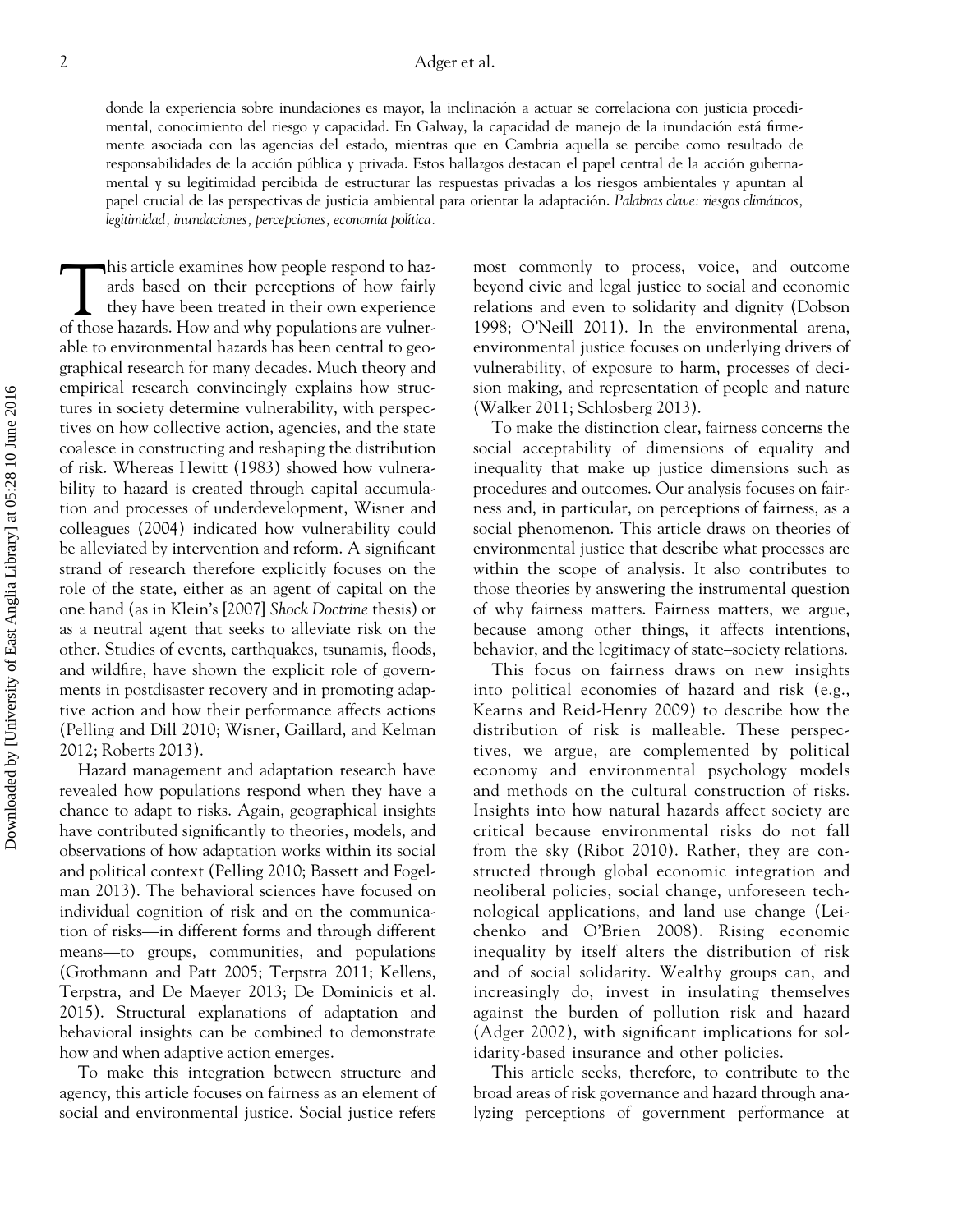moments of crisis and in its aftermath and examining the role of those perceptions in creating spaces for action, both individually and collectively into the future. The article proceeds by examining the hypotheses, designs, and methods on these topics from geography, political economy, and environmental psychology. We do so to derive specific hypotheses about the role of experience, fairness of process, and fairness of outcome in determining individuals' willingness to act in adapting to changing environmental risks. The article then outlines our research design, examining contrasting responses across political jurisdictions faced with the same hazard at the same time—close to a natural experiment. We use mixed methods and report principally quantitative results. These show that stated individual responsibility varies by circumstance and is shaped by experience of previous events but is fundamentally driven by perceptions of fairness. We conclude that governments, through anticipating and fulfilling expectations, directly influence and cocreate perceived fairness and their own legitimacy for managing hazards.

## Governments and People in a Dance of Responsibility

The key contribution of this article is in examining the effect of perceptions of fairness of government response on individual behavior, with fairness, as discussed earlier, being the social acceptability of unequal outcomes and processes. The specific behavior we examine is the willingness to take action in future in the face of risk. This begs the question: Why is fairness important? There is a long research tradition demonstrating how trust in government is related to fairness (Stirling 2009). Here, though, we argue that perceived fairness actually defines and constructs the perceived performance of government.

The framing of this contribution draws on insights from the research field known as environmental justice. Research in that area over the past decade has expanded considerably from its original focus on the inequities arising from the distribution of environmental risk to cover a wide set of issues, geographies, and spatial scales—from individuals to communities to global considerations (Walker and Burningham 2011; Schlosberg 2013). Geographical insights have been at the forefront of expanding the scope and nature of such analyses, incorporating social and spatial dynamics (Walker 2011). Yet central to all current

perspectives of environmental justice are considerations of distribution of inequality (i.e., patterns of difference and disparity) and how inequalities are negated (including responsibilities and expectations in decision making, policy formulation, and implementation). Distributive justice relates to outcomes in society—namely, who is beneficially or adversely affected by a decision or allocation of resources—and relates to the responsibilities and duties of the winners toward the losers. In the environmental arena, this focus has traditionally been of concern to vulnerability analysis, interested in the distribution of risks and susceptibility to harm at various scales (O'Brien and Leichenko 2003; Adger et al. 2011).

Procedural justice refers to the opportunity of influencing decision-making processes and the means for doing so, which lead to those outcomes and redistribution of risks. Geographical scholarship in this area draws on political ecology traditions to explain structural factors in unequal outcomes and focus on duty and care. Kearns and Reid-Henry (2009) argued that components of justice are interconnected and that inequalities in longevity and health are molded by political processes rather than the fortunes of birth and choice of residence. These raise new possibilities for human–environment relations "as elements on a wider plane of moral and political economy" (Kearns and Reid-Henry 2009, 570). Grove (2014) similarly argued that an alternative approach is necessary to understand the forces that drive creative responses to stress and risk. Grove's study of collective disaster governance in Jamaica shows how predominant neoliberal framings of resistance reinforce vulnerabilities and living with risk, deflecting from addressing persisting structural inequalities.

These political ecology insights resonate with themes from political economy of hazards. In examining narratives of strategies adopted by individuals affected by Hurricane Katrina in New Orleans, Chamlee-Wright and Storr (2010) argued that "in a post-disaster context, the expectations that people have about the behavior of their neighbors and their governments can profoundly affect the recovery strategies that they adopt" (258). Individuals' decisions are influenced by their expectations of the capacity of government to act, as well as policies that governments intend to pursue. Citizen behavior is thus linked to perceptions and expectations of government's capabilities, intentions, and performance. More specifically, individuals will have (1) a positive or negative view about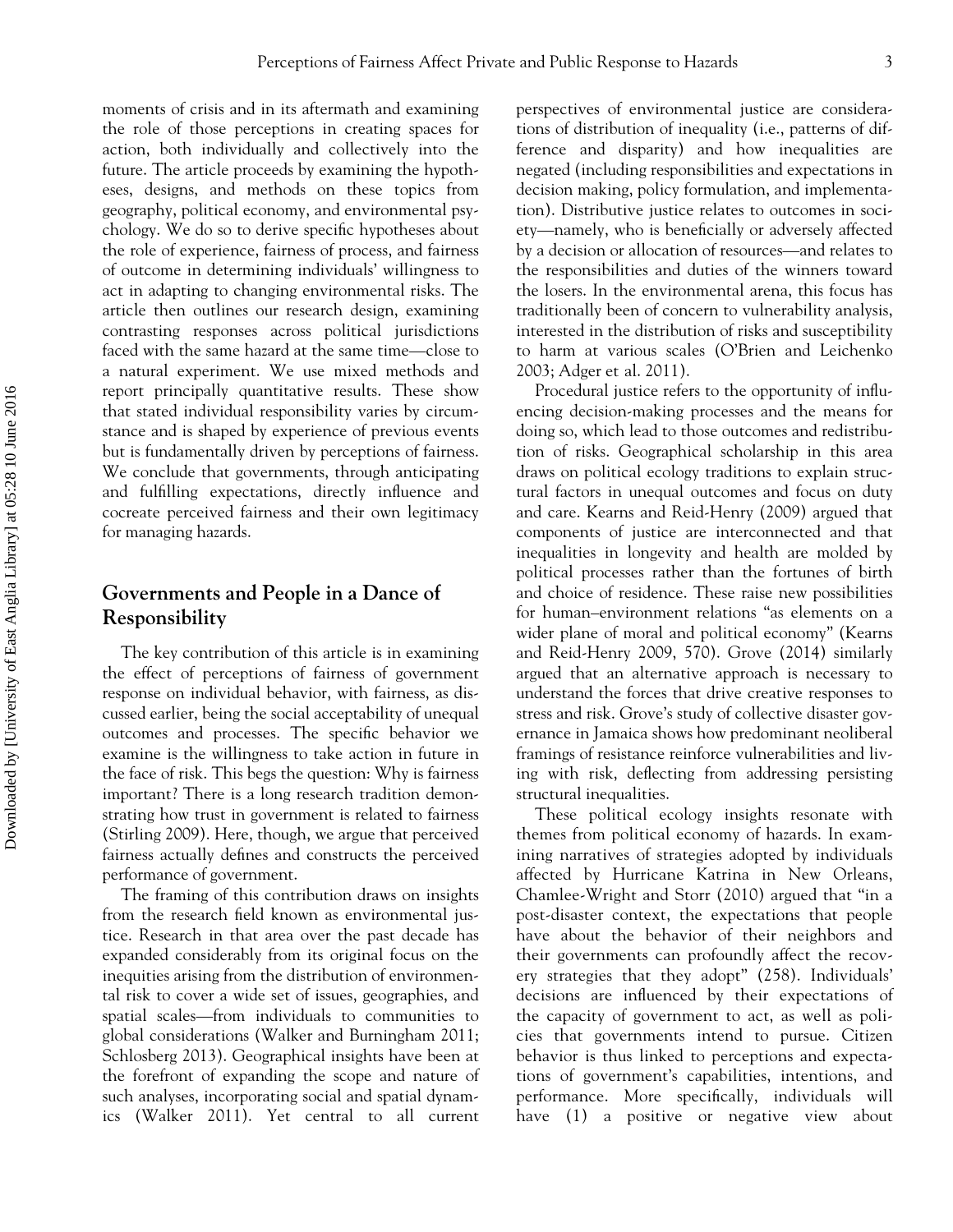government's intentions to act and its performance and (2) a positive or negative view about government's capacity and scope to take action.

In this article we set out to explore individuals' willingness to take action in relation to their perceptions of government in terms of fairness as well as to their expectations of what governments should do and could do for their citizens. This latter element, of expectations, is often articulated as the social contract: the agreement between civil communities and the state, defining the rights and responsibilities of these actors to each other, in turn enabling governance by consent of the people (see O'Brien, Hayward, and Berkes 2009). Our hypothesis is that perceived intentions and performance of government are defined by fairness considerations that, allied with individuals' expectations of government capacity, might serve to explain more comprehensively the response of individuals to extreme weather events, such as flooding.

Central to this article, therefore, is an exploration of the effect of perceptions of procedural and distributional fairness and expectations of the social contract on individual behavior. We analyze a set of relationships, building on Chamlee-Wright and Storr (2010), on how perceptions of governments affect individual action, summarized thusly:

Willingness to respond  $=$  function of

- 1. Perceived scope of government responsibility and capacity.
- 2. Perceived performance of government: a. Perceived fairness of process.
	- b. Perceived fairness of outcome.

This extends political ecology, political economy, and environmental justice insights by analyzing the perceived performance of government as fairness of process and fairness of outcome and attempts to separate out immediate perceptions of the intentions of government and the performance of government. Fairness needs not only to be done but to be seen to be done. Hence a key analytical issue is how individuals perceive fairness. Dietz and Atkinson (2005), for instance, analyzed individual perceptions of environmental and economic justice. They examined the distribution of environmental benefits arising from a policy and the distribution of financial costs arising from the policy. They argued that the distribution of costs and benefits arising from a policy is likely to shape perceptions of that policy. Reflections on justice are not only circumscribed to individuals; Dietz and Atkinson made the case of how narratives about justice and fairness are extended to "communities of justice," namely, groups of individuals—perceived to be entitled to receiving net benefits from a change in policy—who might reflect interests similar to those manifested at a personal level. Costs and benefits are therefore key in driving perceptions. They also found that individuals relate different aspects of equity (e.g., environmental and economic) when discussing policies, suggesting that these are important components of policy evaluation.

Individual and shared perceptions of injustice are also important influences on behavior. There is evidence that motivations related to perceived injustice often outweigh those related to financial gains (Fehr and Falk 2002; see also Martin et al. 2014), although these relationships vary with the type of risk considered (e.g., Siegrist, Connor, and Keller 2012). On an individual level, in regard to flooding, Grothmann and Reusswig (2006) found that individual response was closely related to the appraisal of future threat based on past experience, perceptions, assessment of personal ability to respond, and the effectiveness and cost of options available. Grothmann and Patt (2005) made a strong case for consideration of sociocognitive variables in understanding adaptive responses (beyond the dominant socioeconomic factors). Indeed, their resulting model of private proactive adaptation to climate change (MPPACC) points to the importance of perceived risk and perceived adaptive capacity at the individual level in guiding behavioral responses. As Grothmann and Patt (2005) themselves highlighted, questions remain about how such a model might apply to actions undertaken by public institutions.

Psychology research continues to uphold key factors that influence responses to flood risks, in terms of both mitigation (Bubeck et al. 2013) and adaptation, in line with those identified by Grothmann and Patt (2005). Some of this research focuses on risk appraisal, including a person's perceived probability of exposure to a threat and perceived severity, which relates to a personal appraisal of the harm to be incurred should the threat occur. Some research focuses on response, including perceived efficacy, the belief in effectiveness of actions to protect oneself or others; perceived self-efficacy, the perceived ability to actually carry out those responses; and the perceived costs of carrying out the identified responses. Risk perception can have a significant bearing on all personal preparedness and risk reduction behavior (Grothmann and Patt 2005), even explaining how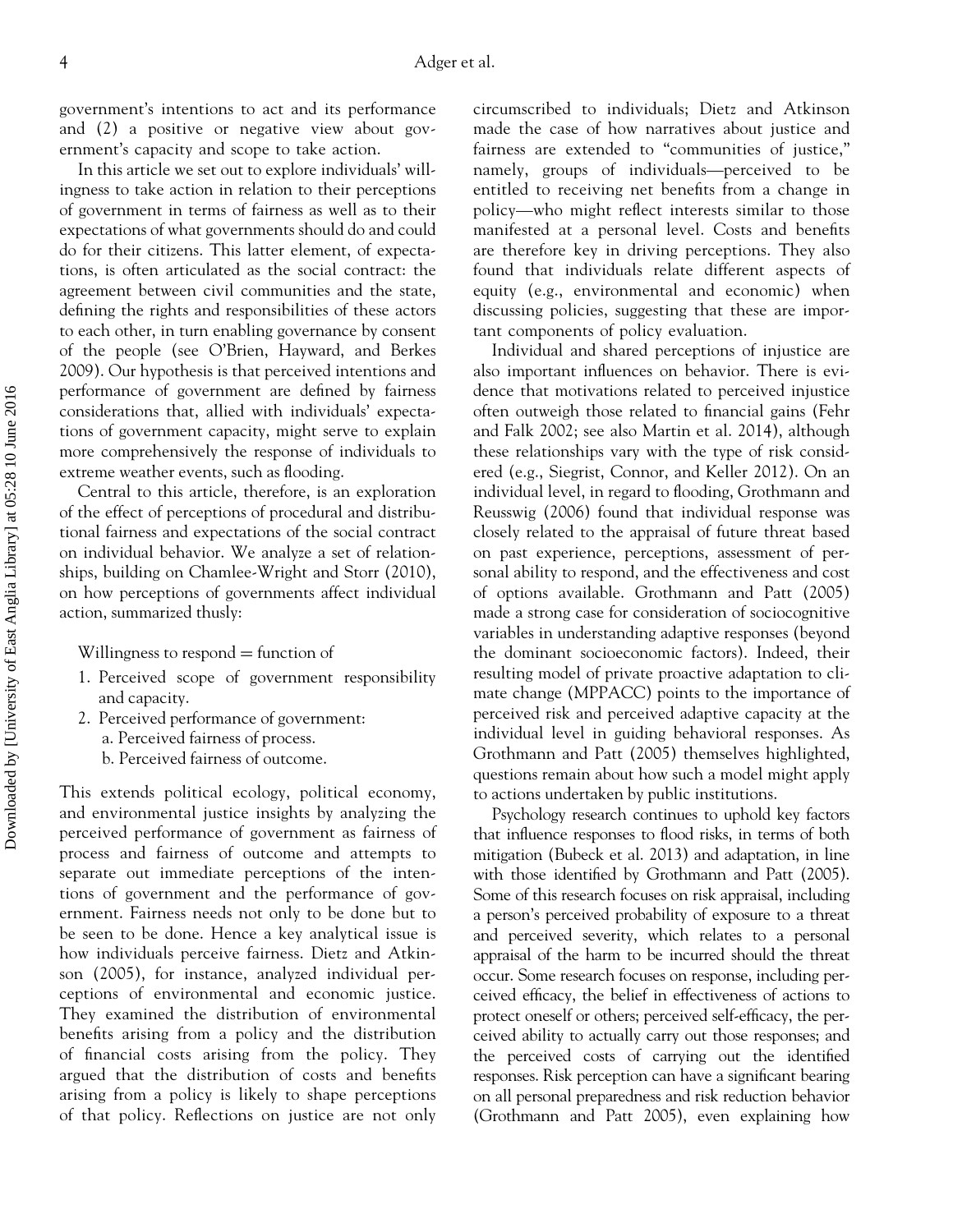individuals with high risk perception do not prepare for a natural hazard (Wachinger et al. 2013). Experience of a hazard, related to risk perception, can also lead to different behavioral outcomes, often mediated by other contextual factors (Kellens, Terpstra, and De Maeyer 2013). Analysis of UK survey data, for example, indicated that flooding experience was directly related to a greater concern about climate change and a stronger belief of the effectiveness of personal mitigation actions (Spence et al. 2011, although findings from other similar studies have been less clear cut). It is recognized that experience of a hazard can lead individuals to enact measures to protect themselves against hazards, but can also induce a sense of safety, reducing investment in risk mitigation (Dillon, Tinsley, and Burns 2014).

Thus fairness concerns both the process of decision making (procedural justice) and the outcomes of those decisions (distributive justice). These two elements are inextricably linked; issues of representation, access, ability, desire, and means to participate in decision making and relationships of power mold and affect fairness. Hence we explore how concepts and views of justice and fairness can be put to use pragmatically in decision making and policy implementation (see Adger et al. 2013; Sovacool 2013). In doing so, we speak also to the constructive critiques of neoliberal programs and strategies aimed at disaster relief and increasing resilience.

### Context, Design, and Methods

#### Flood Management Context and Responses

Flooding represents a major environmental hazard across contemporary northwest Europe, including Ireland and the United Kingdom. The prevalence of flooding is a combination of settlement history on coasts, estuaries, and navigable rivers, accompanied by recent development in flood plains, high population density in flooded areas, and changing land use patterns in the United Kingdom and Ireland that exacerbate the risks. Recent changes in rainfall intensity and extremes (Simpson and Jones 2014) and projected future climatic changes make flooding one of the most costly weather-related hazards across these countries (Kundzewicz et al. 2014).

Our study focuses on households affected by flooding in November 2009 in Cumbria, UK, and Galway, Ireland. The two locations differ significantly in policy contexts and responses (the main actors and processes in this landscape are described in Table 1). In the United Kingdom, the floods occurred at a time when the social contract around flood risk management was under review. The agreement between the government and the insurance industry with regard to the balance of flood protection and flood coverage was being discussed with the intention for a new distribution of responsibility to be set out, which resulted in the Flood RE agreement (Adger et al. 2013).

Flood policy in the United Kingdom was itself undergoing major revision in 2009. The government was consulting on provisions for the upcoming Flood and Water Management Act of 2010. The Act sought to harmonize flood risk management, encouraged by diverse drivers: "Making Space for Water" strategy (Department for Environment, Food and Rural Affairs 2005); EU Floods Directive; enacting England and Wales flood risk regulations from 2009; as well as the perceived desire to incorporate communitylevel perceptions (Benson, Lorenzoni, and Cook 2016). At the local level, the Environment Agency and the local authorities manage flood risk on main rivers and consult with local communities on plans for flood defenses—as happened in Keswick and Cockermouth following the 2009 flood, resulting in construction of new flood risk management structures.

Historically in Ireland responsibility for flood risk management has been diffuse and often disjointed, with multiple state departments, offices, and local authorities playing direct and indirect roles, depending on whether the flooding is fluvial, coastal, or pluvial. The main state agency with national responsibility for flood relief has traditionally been the Office of Public Works (OPW), with statutory authority and responsibility derived from the Arterial Drainage Acts in 1925, 1945, and 1995 (Table 1). Of primary concern to arterial drainage was the improvement of agricultural land with flood relief playing a secondary role. The OPW has also traditionally played a role in procurement of flood defenses and the distribution of humanitarian aid to those suffering hardship as a consequence of flooding. Local authorities have also played a pivotal role in flooding at local levels with functions related to flood prevention and relief, planning, sewerage works, drainage, and emergency response.

In the aftermath of major flooding in Dublin in 2002, the Flood Policy Review Group realigned responsibilities for flood risk management in Ireland, recognizing a number of failures nationally in terms of integrated management and planning. In particular, the report of the Flood Policy Review Group (2004) noted the unclear distribution of responsibilities for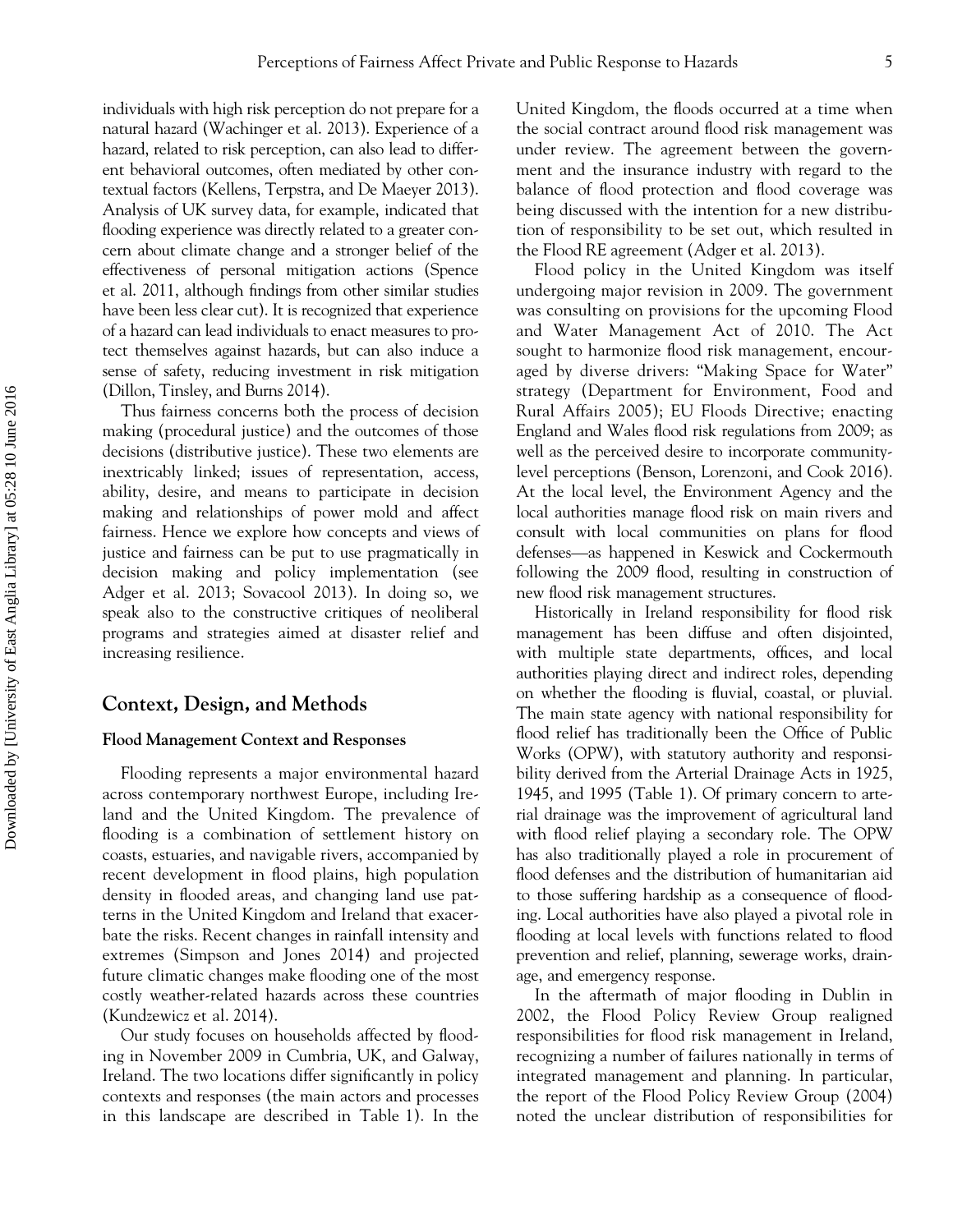Table 1. Responsibilities and responses of flood management agencies and sectors in the United Kingdom and Ireland in 2009 and 2010

| Scale                         | United Kingdom                                                                                                                                                                                                                                                                                                                                                                                                                                          | Ireland                                                                                                                                                                                                                                                                                                                                                                                                                                                                                                                                                                                                               |
|-------------------------------|---------------------------------------------------------------------------------------------------------------------------------------------------------------------------------------------------------------------------------------------------------------------------------------------------------------------------------------------------------------------------------------------------------------------------------------------------------|-----------------------------------------------------------------------------------------------------------------------------------------------------------------------------------------------------------------------------------------------------------------------------------------------------------------------------------------------------------------------------------------------------------------------------------------------------------------------------------------------------------------------------------------------------------------------------------------------------------------------|
| National-level state agencies | National government issues policy guidance for<br>flood risk management and planning policy.<br>Agreement between government and insurance<br>sector on coverage and flood risk management<br>coming to an end with new terms negotiated<br>(FloodRe).<br>The Environment Agency is responsible for flood<br>forecasting and warning and coordination of<br>flood risk management nationally. It also<br>operates its own flood defense infrastructure. | National government issues policy guidance for<br>flood risk management, planning policy, and<br>emergency response.<br>The OPW is the lead state body for the coordination<br>and implementation of government policy on<br>management of flood risk and the European<br>Union Directive on the Assessment and<br>Management of Flood Risks.<br>OPW responsible for the implementation of large<br>flood engineering works.<br>At a national scale, the framework for emergency<br>management establishes approaches to and<br>coordination of emergency management.<br>The Department of Social Protection provides |
| Local-level state agencies    | Local government<br>- Implement flood management works<br>- Manage planning permission.<br>- Provide emergency shelter after floods, such as<br>opening reception centers in towns.<br>Police coordinate the emergency response in<br>the local area.<br>Fire and rescue service carry out evacuations.<br>They act to keep floodwaters out of key sites such<br>as electricity substations.                                                            | postflood humanitarian aid.<br>Local government<br>- Responsible for operating and maintaining flood<br>forecasting and warning (most have no warning<br>services).<br>- Implement flood management works.<br>- Manage planning permission and development.<br>Develop and manage emergency response plans at<br>local levels.<br>Together with local authorities An Garda Síochána<br>(police force) and the Health Service Executive                                                                                                                                                                                |
| Civil society                 | At the local level voluntary organizations work<br>with local government on flood risk<br>prevention prior to the event; during the<br>floods they work with responders on aiding<br>evacuation (RNLI); and after the floods<br>provide affected individuals with assistance<br>(food, emotional support, financial and legal<br>advice).                                                                                                               | are the principal response agencies.<br>At the local level agencies such as the Red Cross<br>work to distribute postflood humanitarian aid.<br>During emergencies, agencies such as the Civil<br>Defence, Order of Malta Ambulance Corps, and<br>RNLI work with state agencies.<br>Voluntary organizations also act to lobby for change<br>at national and local levels.                                                                                                                                                                                                                                              |

 $Note: OPW = Office of Public Works; RNLI = Royal National Lifeboat Institute.$ 

maintenance in major water courses such as the Shannon and tidal zones, overlapping responsibilities between government departments, restrictive legislation, and a lack of integration of land use planning and development into flood risk management. Following deliberations of the Flood Policy Review Group, realignment of responsibilities resulted in flood risk management becoming more centralized, with the OPW designated as the national lead agency for flood risk management for coastal and fluvial flooding. Local authorities retain responsibility for storm water and road surface drainage, some coastal protection works, and the regulation of planning and development in all areas including in flood plains (Jeffers 2011).

Coincidently, national guidelines for planning authorities for the incorporation of flood risk identification, assessment, and management into the planning process were released in November 2009. As highlighted by Jeffers (2011), flood risk management in Ireland remains technical in nature, with emphasis on the prevention and elimination of floods.

#### Extreme Rainfall and Its Impacts on the United Kingdom and Ireland, November 2009

The analysis in this article is based on extreme flooding that occurred concurrently across Ireland and the United Kingdom in November 2009.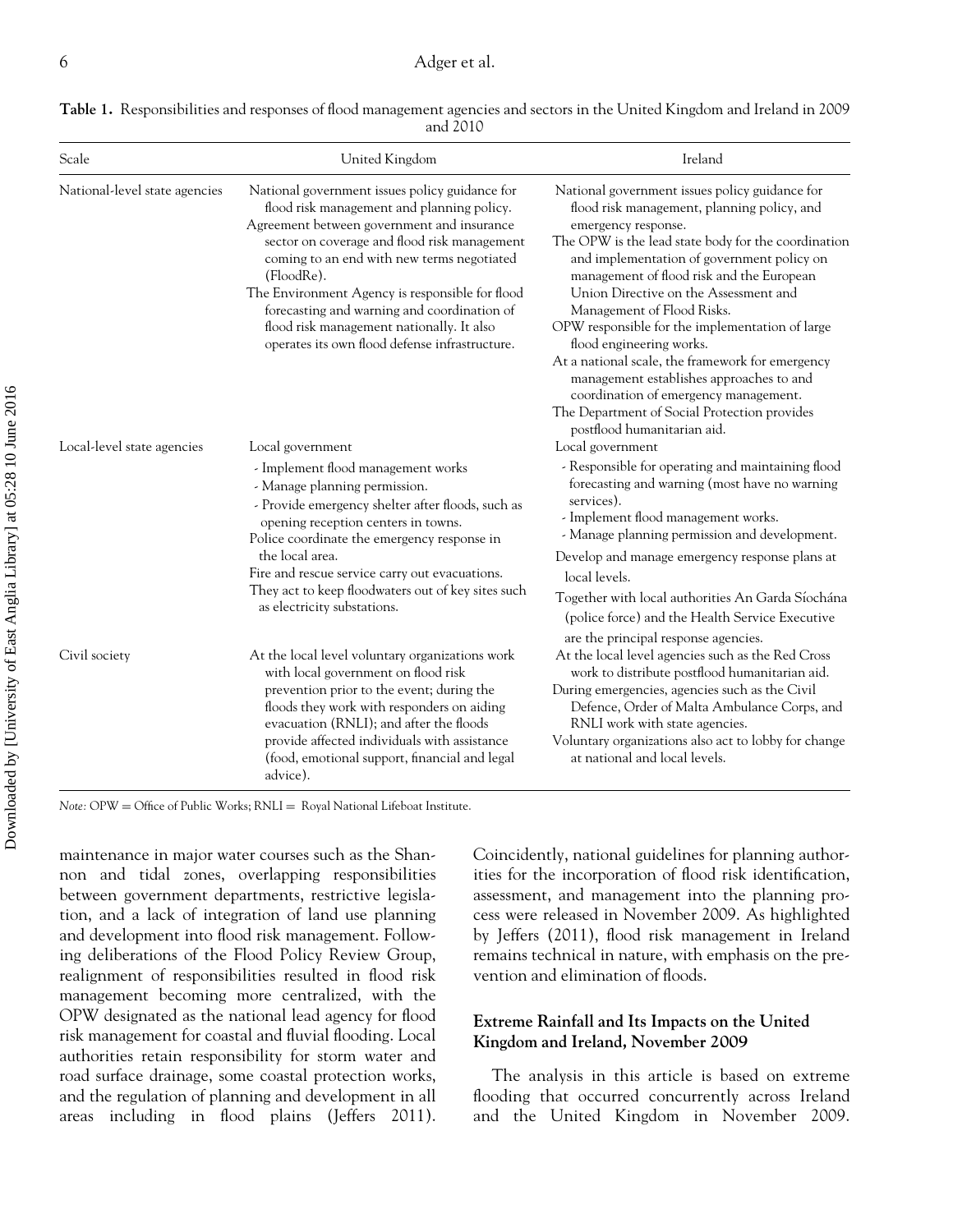Following a particularly wet summer, a procession of midlatitude cyclones moved across the United Kingdom and Ireland during the autumn of 2009, bringing exceptionally prolonged and heavy rainfall and associated widespread flooding. Subsequent analysis by Lavers et al. (2011) attributed this flooding episode to the presence of an atmospheric river over the United Kingdom and Ireland. Atmospheric rivers draw large moisture streams poleward within the warm sector of extratropical cyclones, leading to heavy rainfall and flooding when large amounts of water vapor are forced to rise over upland areas on making landfall (Dettinger 2011).

Although widespread flooding was experienced in both countries, among the most adversely affected areas were the regions of Cumbria in northwest England and Galway in western Ireland; hence our focus on these locations in this study. Statistical analysis of these flood events reveals their extreme nature. On 19 and 20 November 2009, record-breaking rainfall over the mountainous Lake District of northwest England resulted in exceptionally high flows and lake levels, particularly along the River Derwent in Cumbria. The headwaters of this catchment recorded a new UK twenty-four-hour maximum rainfall of 316.4 mm, and the estimated return period for the flood peak experienced at Camerton in the Derwent catchment has been estimated as 2,100 years (Miller et al. 2013), a magnitude well beyond the lived experience of residents of affected communities at the time.

In Ireland, rainfall totals for November 2009 were the highest on record at most stations throughout the country, even for those dating back over 100 years. In the west of Ireland, two-day rainfall totals in excess of 100 mm were recorded on 18 and 19 November (Walsh 2010). For some rainfall stations in Galway, two-day rainfall totals for 18 and 19 November have been associated with return periods in excess of 100 years, and in Ballinasloe, County Galway, maximum cumulative rainfall totals of between eight and twenty-five days' duration for the month of November 2009 are associated with return periods in excess of 500 years (Walsh 2010). For the River Suck, the flood peak recorded at the Bellagill station is estimated as having a return period in excess of 1,000 years, again well beyond the experience of exposed communities at the time.

In both Cumbria and Galway, these flood events resulted in property loss and economic disruption. In Cumbria, a policeman lost his life in Cockermouth when a bridge collapsed and 2,239 properties were flooded (1,794 residential and 445 commercial), with 80 percent of businesses in Cockermouth affected (Cumbria Intelligence Observatory 2010; Wainwright and Morris 2010). In Cumbria the towns of Cockermouth and Keswick were worst affected, with hundreds of people displaced and more than 1,300 homes affected. In Cockermouth total economic losses associated with the flood are estimated at £275 million, with property losses alone amounting to £100 million (Wainwright and Morris 2010). Following the flood the most commonly occurring need was for accommodation (24.8 percent of residents). The road network was particularly impacted, with three bridges lost completely and more than twenty roads shut down temporarily. The implications of the floods for the wider community meant that up to 7,000 residents were unable to access medical services, and the local tourist industry experienced losses, with 41 percent of businesses affected by cancellations.

In Galway, the town of Ballinasloe experienced extensive flooding with many residents needing evacuation and shelter. Other areas badly affected were Claregalway, Athenry, and Gort. In the aftermath of flooding, thousands of homes were left without electricity or water. Nationwide, the November 2009 floods cost the Irish insurance industry a record €240 million. In Galway insurance claims from commercial properties amounted to  $\epsilon$ 7.7 million, and home insurance claims totaled  $\epsilon$ 16 million.

#### Research Design and Data

We designed a face-to-face survey with residents who had experienced flooding either directly in their home or indirectly by living in a town that had been flooded but whose homes had not been directly flooded. For this study we designate flooded households as those that experienced water inside their place of residence, below ground and in ground-floor-level rooms (in line with Paranjothy et al. 2011) but recognizing the diversity of pathways to negative well-being and trauma associated with such events (Walker et al. 2011). We designated nonflooded households as residents who were not flooded. Hence, nonflooded households were not inundated but experienced social disruption and were aware of flood consequences for nearby neighbors. Flooded areas were determined using maps provided by the Cumbria County Council in England and also by local knowledge of residents in the flooded areas. In Ireland, flooded households were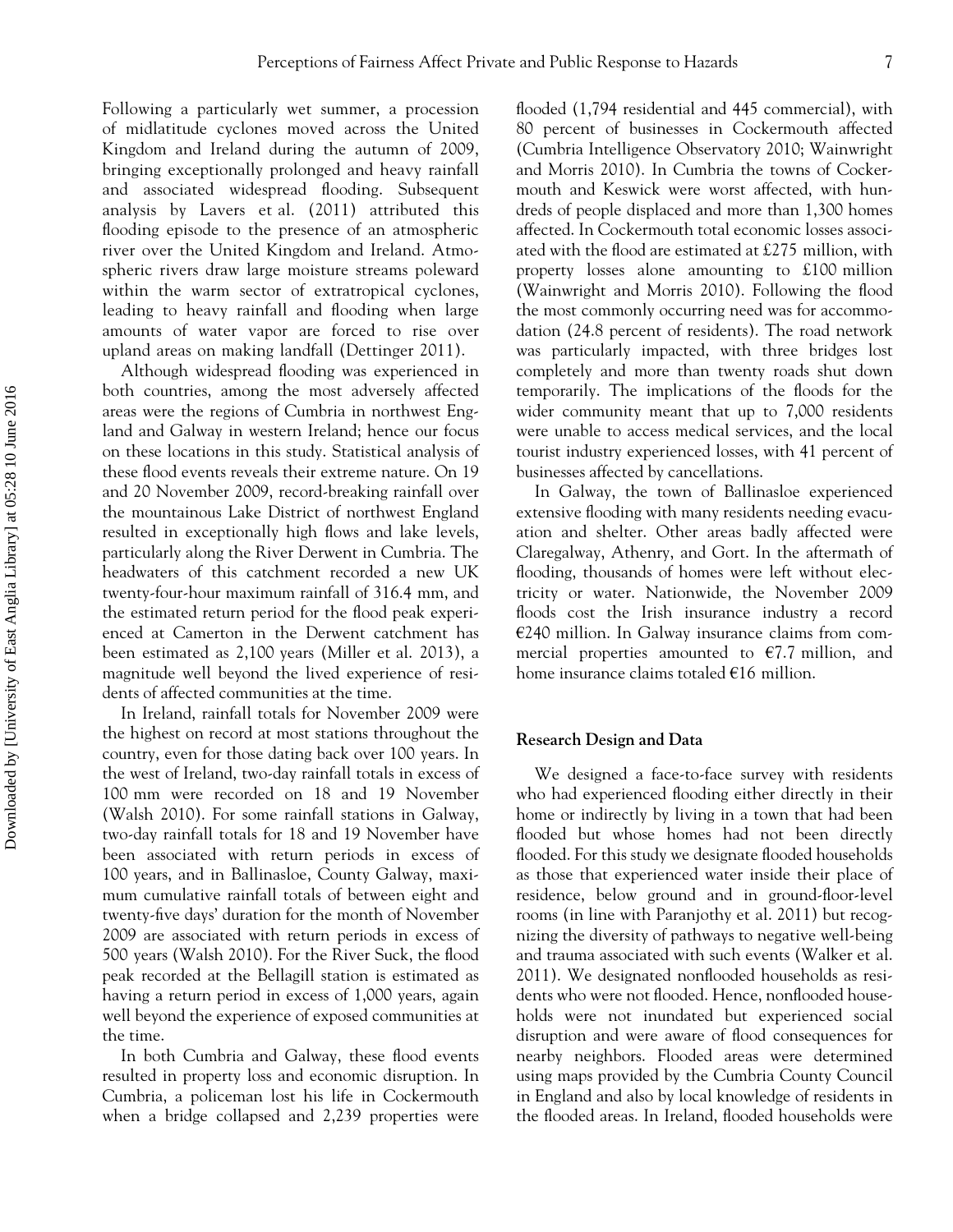

Figure 1. Survey locations in Galway, Ireland, and Cumbria, United Kingdom, August and September 2010. (Color figure available online.)

identified by talking to the community and to individuals in affected neighborhoods.

Surveys were administered approximately eight months after the floods, in the locations highlighted in Figure 1, in Galway (Ballinasloe, Claregalway, Athenry, and Gort) in August 2010 and in Cumbria (Keswick, Cockermouth, Brathwaite, and Workington) in September 2010. The recall period of eight months allowed respondents to answer questions on all aspects of the emergency response and recovery period (cf. Paranjothy et al. 2011) and reduced the emotional stress associated with the events. Flood events have significant negative consequences: cost and disruption of inundation in places of residence; psychological disruption of evacuation and return; negative stigma often attached to flooded areas in the long term; and mental health burdens from these cumulated factors (Tapsell and Tunstall 2008; Walker et al. 2011). The surveys and the impact of recall on answers were the focus of pilot testing in Salins, County Kildare, in June 2010.

The survey used was identical in both jurisdictions apart from response items related to location-specific bodies and authorities. We stratified the sample by flooded and nonflooded households and sampled a marginally higher proportion of young adults in Galway and a higher sample of older age groups in Cumbria, consistent with age profiles of the two places. In each location the sampling was stratified into flooded and nonflooded households; there was a maximum of one interview per household. Surveys, which took twenty minutes to complete, were carried out at different times of the day and on randomly selected roads; every third house was approached. In Ireland the number of flooded households was slightly lower than in Cumbria, so all flooded households were approached to achieve a comparable sample size. Where respondents were otherwise engaged but willing to participate, a paper survey was left with them and a day was arranged for the team to collect the completed survey. The data from the surveys were entered into Microsoft Excel and open-ended answers were coded by two researchers to ensure interrater reliability.

From the survey responses, questions representing (1) individual willingness to act, (2) risk knowledge and capacity, (3) dimensions of procedural justice, and (4) dimensions of distributional justice were extracted for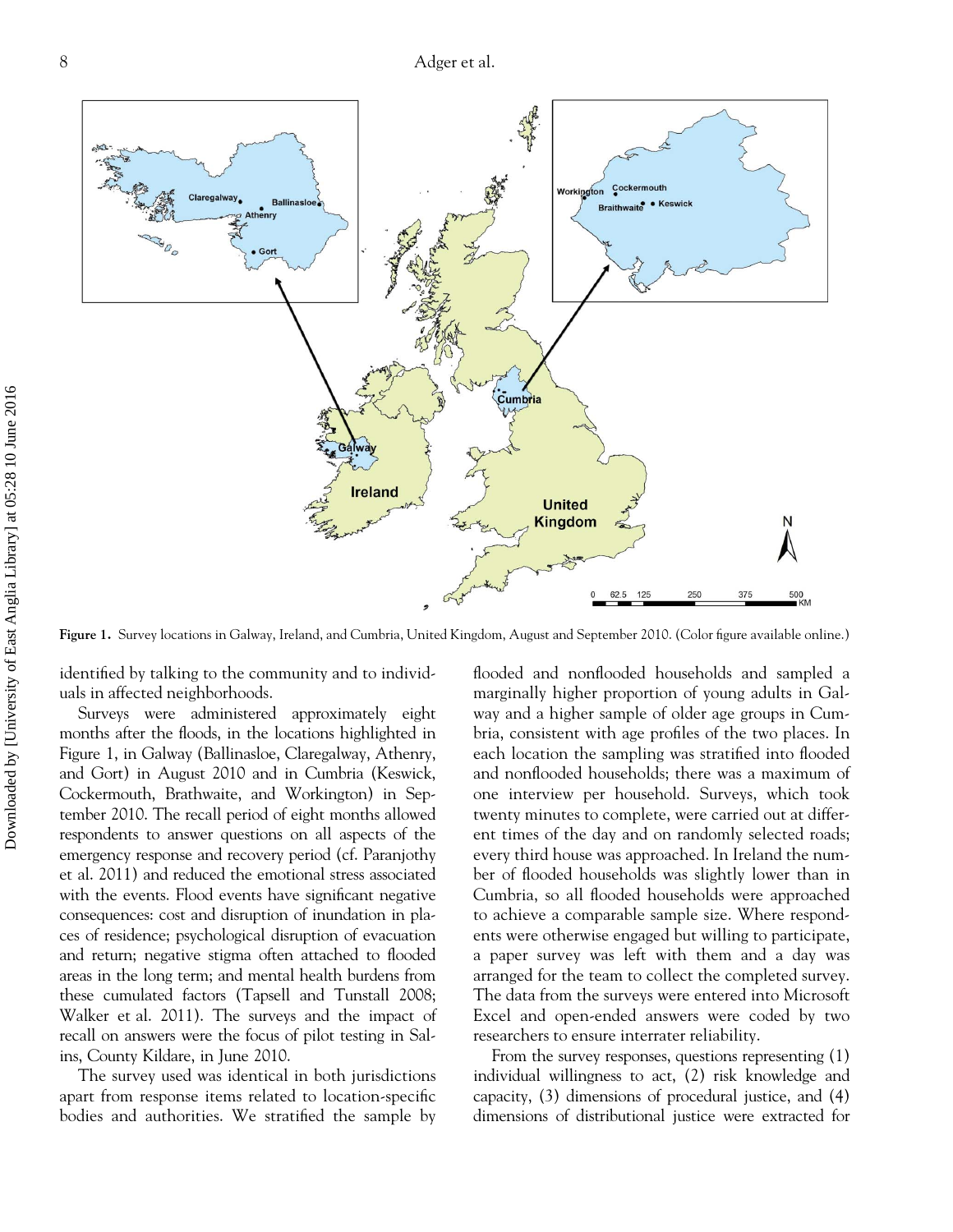| Variable                               | Relevant survey question used to create (composite) variable                                                                                                                                                                                                                                                                                                                          |
|----------------------------------------|---------------------------------------------------------------------------------------------------------------------------------------------------------------------------------------------------------------------------------------------------------------------------------------------------------------------------------------------------------------------------------------|
| Individual willingness to act          | Q17h: I feel that individuals have a duty to take on more responsibility if the<br>risk of flooding increases.                                                                                                                                                                                                                                                                        |
| Risk knowledge                         | Each of the following were preceded with "To what extent do you agree or<br>disagree that prior to the November 2009 flood you had information<br>concerning $\ldots$ "                                                                                                                                                                                                               |
|                                        | $Q4a$ : That the area I live in is prone to flooding<br>Q4b: That a flood was about to happen in my area<br>Q4c: What to do in the event of a flood<br>Q4d: What to do after a flood event                                                                                                                                                                                            |
| Capacity                               | Q15: Who would you expect to receive help from if a flood were to occur in<br>the future? [list of private and public actors provided]                                                                                                                                                                                                                                                |
| Fairness in outcome (three dimensions) | Q17b: Everyone in my community received help promptly following the<br>flood.<br>Q17e: I feel resources were distributed to those who needed them the most.<br>Q17f: I feel public authorities did all that they could to help the public after<br>the flood.                                                                                                                         |
| Fairness in process (four dimensions)  | Q17a: Everyone in my community received the same level of flood protection<br>prior to November 2009.                                                                                                                                                                                                                                                                                 |
|                                        | Q17c: I feel that the public authorities listened to people in my community<br>who tried to reduce the likelihood of flooding prior to November 2009.<br>Q17d: The public authorities have made/are going to make changes to reduce<br>the risk of flooding because of action taken by my community.<br>Q17g: Public authorities have listened to our community following the floods. |
| Other variables                        | Q7: Have you experienced flooding in the past five years?                                                                                                                                                                                                                                                                                                                             |

|  |  |  |  | Table 2. Variables in the study derived from survey questions |
|--|--|--|--|---------------------------------------------------------------|
|--|--|--|--|---------------------------------------------------------------|

further quantitative analysis. Table 2 categorizes each of the individual questionnaire items, giving their wording in the questionnaire and their interpretation as used in this analysis. With the exception of the capacity variable, all responses were measured on a five-point Likert scale (strongly agree, agree, neither agree nor disagree, disagree, strongly disagree). Respondents were also afforded the option to indicate the question as not applicable. Where this was the case, the answer was coded as missing.

Risk knowledge is a composite variable composed of four items: knowledge and awareness prior to the 2009 flood that the area in which the respondent lived was prone to flooding; knowledge that a flood was about to happen (taken as an indication of flood warning); whether respondents had prior knowledge of what to do during an event; and knowledge of actions after a flood event.

Capacity is a composite metric reflecting the responsibilities that individual respondents associated with public and private actors should a flood event happen again (a list of predetermined answers was developed from open responses in the pilot survey). Table 2 shows the wording of the survey questions from which the composite was derived. For each of the tasks identified, respondents were asked to indicate which of the public and private groups or entities they saw as responsible for the associated task if a flood event were to happen again. Respondents were free to associate responsibility for a task with as many groups as they deemed appropriate; no ranking of importance was sought. For each specific task, individual responses were recoded to a scale of 1 to 5 to represent the degree of association with public or private responsibility. Where a respondent identified entirely private entities as responsible for that task, a value of 1 was given, whereas identification of all public entities as responsible received a 5. A value of 3 represents an equal split in expectations for responsibility. In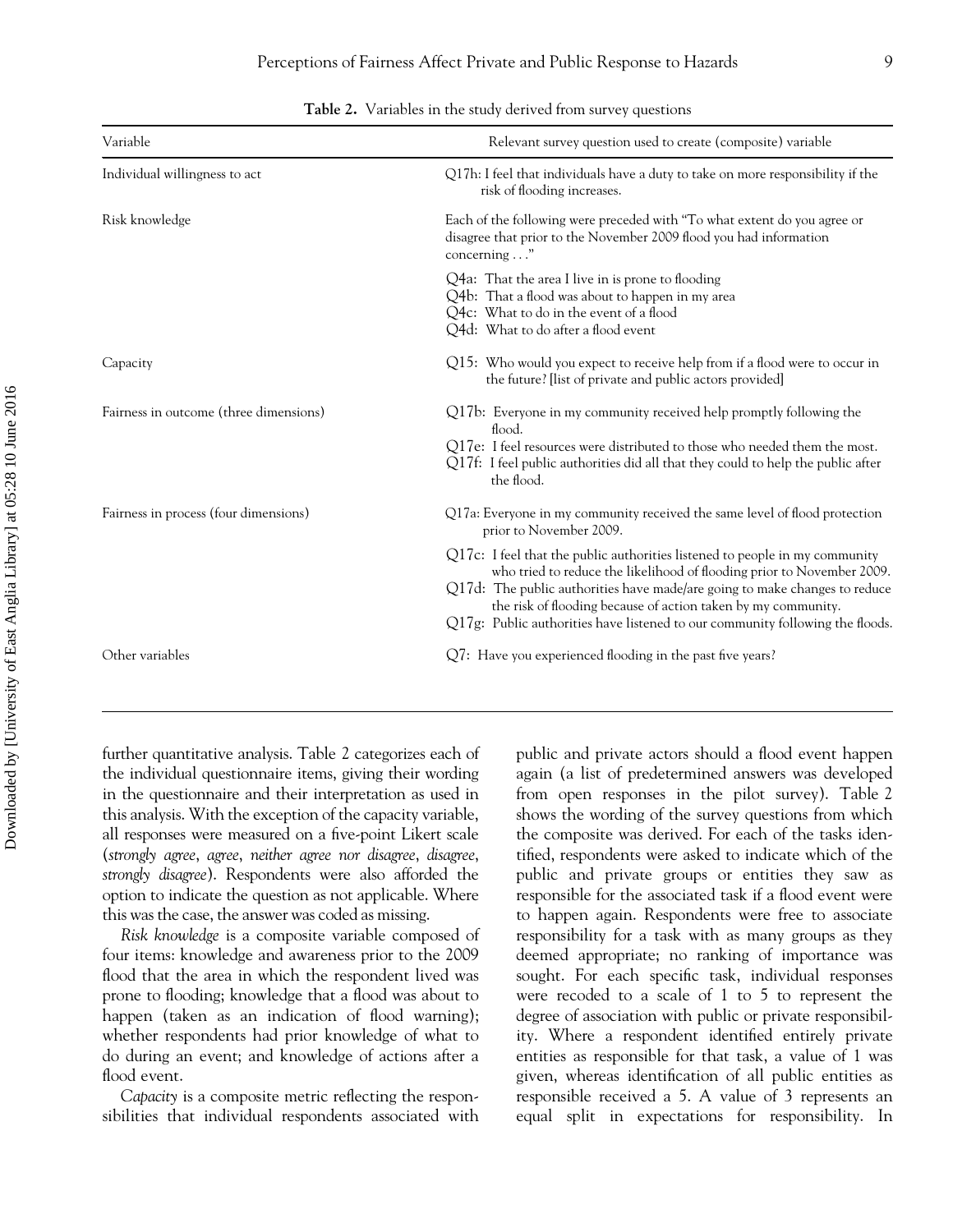creating a composite metric representing individual allocation of capacity between public and private actors, a median score from across each task was derived and used in subsequent analysis.

Fairness in outcome is measured by three items including perceptions that individuals received help promptly following the flood, that resources were distributed to those who needed them most, and that in general public authorities did all they could to help the public following the flood.

Fairness in process is made up of four dimensions measuring the ability of respondents to voice concerns prior to the flood, whether concerns raised were listened to, whether authorities acted on concerns, and whether decisions taken by authorities prior to the flood resulted in differential exposure to flood events.

For each of the selected questions, summary statistics (mean, variance, and number of valid responses) were derived for each jurisdiction. Differences in responses between Cumbria and Galway were assessed using the nonparametric chi-square  $(\chi^2)$  test. Statistical significance was assessed at the 0.05 level using the null hypothesis of no difference in response between jurisdictions. To establish the relationship between willingness to act (WTA) and variables representing risk knowledge and capacity, fairness in process and fairness in outcome correlation analysis was undertaken. Correlation coefficients were calculated using Spearman's nonparametric (rank-based) correlation. The significance of correlations was tested at the 0.05 level with the null hypothesis being no correlation between WTA and other variables.

The survey asked respondents to identify the main causes for the flood event through an openended question. Responses to this question were diverse and were recoded to reflect perception of the cause of flooding being due to (1) a natural event (extreme weather, heavy rainfall), (2) human factors (poor planning, maintenance, or incorrect use of infrastructure), (3) a combination of both, and (4) don't know. In Galway the majority of respondents (63 percent) perceived that floods were caused by human factors such as lack of dredging of rivers, poor planning, and a lack of maintenance; 19 percent identified combined causes; and the remaining participants indicated natural causes. In Cumbria differentiation of cause between natural and human was less clear cut, with 40 percent indicating natural causes due to excessive rainfall and 34 percent associating flooding with poor maintenance of rivers or poor management of infrastructure such as flood gates and reservoirs. Although the chi-square test found significant differences in perceived causes of flooding between jurisdictions, no significant correlations were found with WTA in either location. A significant correlation was found between cause of flooding and fairness in process, specifically the ability to voice concerns prior to the flood. Therefore, cause of flooding is not included explicitly in the analysis.

## Results: Perceptions of Action, Perception of Justice

#### Differences in Responses Between Jurisdictions

Table 3 provides summary statistics and  $\chi^2$  test results showing differences between jurisdictions in terms of willingness to act, risk knowledge and capacity, and issues of procedural and distributional justice. Figure 2 shows the percentage of respondents who agreed or strongly agreed with items related to willingness to act and risk knowledge, and Figures 3 and 4 do similarly for items related to procedural and distributional fairness, respectively.

In terms of willingness to act, there is a statistically significant difference between jurisdictions. In Cumbria, 56 percent of respondents agreed or strongly agreed that individuals have a duty to take more responsibility if the risk of flooding increases (Figure 2A). In Galway, less than 50 percent agreed or strongly agreed.

#### Risk Knowledge and Capacity

In terms of risk knowledge and capacity, the largest differences between jurisdictions are evident in the awareness of prior risk and the provision of warning. From Figure 2B, only 38 percent of respondents in Galway indicated that they were aware that the place in which they lived was prone to flooding in comparison to 73 percent in Cumbria. Large disparities are also evident in terms of warning provided (Figure 2C), with over 50 percent of Cumbrians indicating that they were aware that a flood was about to happen. In Galway only 12 percent of respondents indicated awareness that a flood was about to happen. These figures are consistent with the fact that in Galway, and Ballinasloe in particular, there is less historical experience with floods of the magnitude experienced in 2009. Indeed, we find significant correlations between prior experience of flooding and awareness of prior risk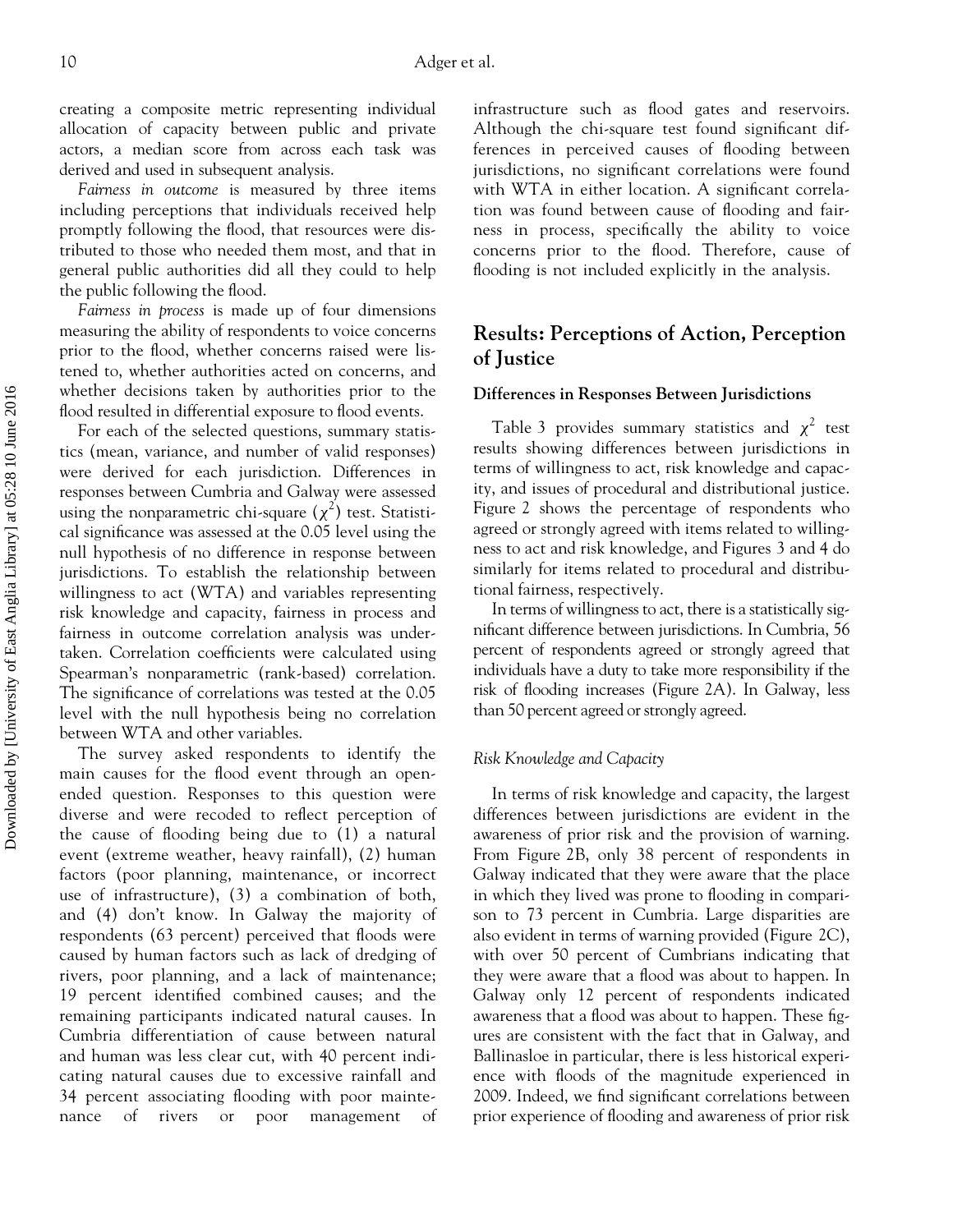|                                                    | Valid   |        | M       |        | Variance |        |          |
|----------------------------------------------------|---------|--------|---------|--------|----------|--------|----------|
| Variable                                           | Cumbria | Galway | Cumbria | Galway | Cumbria  | Galway | $\chi^2$ |
| Willingness to act                                 | 182     | 171    | 2.73    | 2.99   | 0.97     | 1.59   | 25.05    |
| Awareness of prior risk                            | 182     | 167    | 2.48    | 3.39   | 1.50     | 1.79   | 45.12    |
| Warning provided                                   | 181     | 168    | 3.01    | 4.08   | 1.66     | 1.01   | 67.28    |
| What to do during a flood                          | 171     | 166    | 3.56    | 4.26   | 1.31     | 0.81   | 37.30    |
| What to do after a flood                           | 171     | 166    | 3.60    | 4.25   | 1.23     | 0.75   | 34.15    |
| Differential exposure                              | 172     | 163    | 3.10    | 2.94   | 0.88     | 1.25   | 21.95    |
| Prompt response postdisaster                       | 179     | 172    | 2.29    | 3.12   | 0.72     | 1.38   | 51.92    |
| Ability to voice concerns                          | 175     | 161    | 3.43    | 3.83   | 0.88     | 1.00   | 25.05    |
| Authorities acted on                               | 181     | 172    | 2.55    | 2.63   | 0.89     | 1.08   | 2.76     |
| Resources distributed fairly                       | 181     | 170    | 2.30    | 2.60   | 0.65     | 1.01   | 14.10    |
| Authorities did all they could                     | 181     | 173    | 2.45    | 3.02   | 0.88     | 1.35   | 28.64    |
| Listened to                                        | 181     | 171    | 2.40    | 2.67   | 0.58     | 1.01   | 13.85    |
| Perception of scope of responsibility ("capacity") | 180     | 172    | 2.913   | 54.799 | 0.60     | 0.13   | 287.40   |

**Table 3.** Comparison of summary statistics and  $\chi^2$  test results between jurisdictions for each of the variables considered in the survey

Note: Valid represents the number of samples available for analysis (less missing and nonapplicable responses) from the full sample (Cumbria, 182; Galway, 174). Differences in responses between jurisdictions are tested using  $\chi^2$  with significance tested at the 0.05 level. Significant differences are highlighted in bold.

across both jurisdictions, stronger in Cumbria where past flood experience is greatest.

Large differences are also found between jurisdictions in terms of perception of responsibility (our capacity variable). Importantly, in Galway respondents firmly associate capacity for flood risk management with state agencies. A typical response from a Galway resident speaks to faith in planning processes:

I believe we [buy a] house in good faith. The council provided planning permission for further estates which I believe lead to these [houses]. I feel if this [flooding] happens again we should be relocated and council and government take responsibility. Also rivers should be deepened and kept below certain levels with continuous monitoring. (Galway Resident 12)

The mean response of 4.8 (in scales from 1 to 5) across all respondents in Galway is higher than Cumbria respondents' mean response of 2.9. Cumbrian respondents see a mix of responsibilities distributed between public and private actors, typified thusly:



Figure 2. Differences between each jurisdiction (Cumbria in dark gray, Galway in light gray) in terms of percentage of respondents who agreed or strongly agreed that (A) individuals have a responsibility to act if flood risk increases (willingness to act), (B) they were aware of prior flood risk, (C) they had knowledge that a flood was about to happen, (D) they had knowledge of what to do during a flood event, and (E) they had knowledge of what to do after a flood event.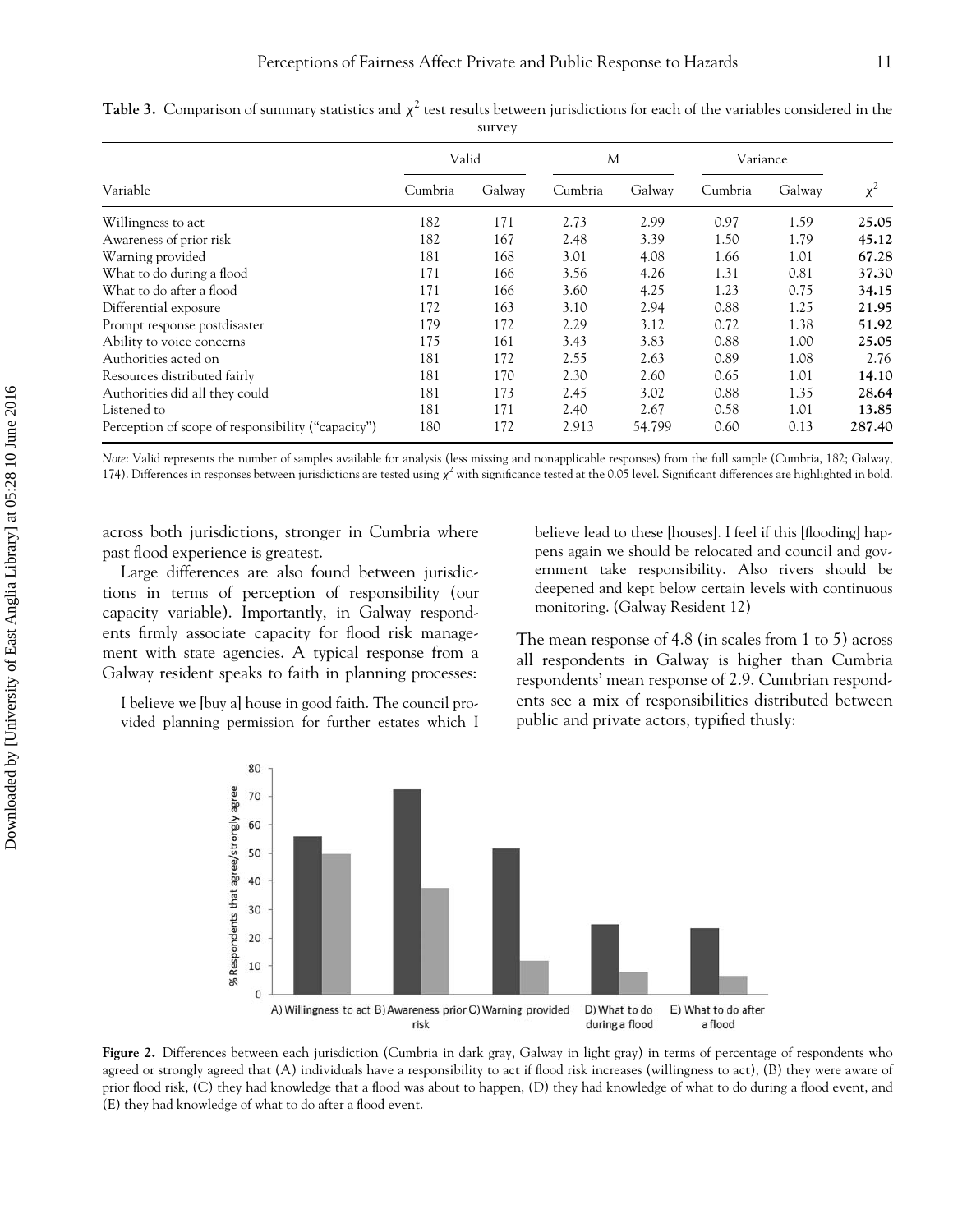

Figure 3. Differences between each jurisdiction (Cumbria in dark gray, Galway in light gray) for items representing fairness of process. Plotted are the percentages of respondents who agreed or strongly agreed that (A) they were able to voice concerns prior to flood, (B) decisions made by authorities resulted in differential exposure, (C) authorities listened to communities after the flood, and (D) authorities have acted on concerns of the community after the flood.

A co-ordinated response is required between power companies, town council, county council, insurance companies, and home owners and whoever else is involved. It seems to be the lack of communication between official bodies that causes problems and delays. (Cumbria Resident 49)

#### Fairness in Process

For variables related to fairness in process, the largest differences between jurisdictions are found for ability to voice concerns. In Cumbria, 45 percent of respondents agreed or strongly agreed that authorities listened to individuals who tried to reduce flood risk prior to the 2009 flood. This contrasts with 12 percent in Galway (Figure 3A). Significant differences were also evident for items of differential exposure and listened to. In relation to the former, Galway respondents were more likely to agree or strongly agree that everyone received the same level of flood protection before the 2009 flood (Figure 3B). In Cumbria, 68 percent of respondents agreed or strongly agreed that authorities listen to the community following the floods; in Galway this number was lower, at 55 percent. Of all of the variables tested, only authorities acted on showed no significant differences between jurisdictions when tested using  $\chi^2$  (this variable reflects the response to the statement, "The public authorities have made or are going to make changes to



Figure 4. Differences between each jurisdiction (Cumbria in dark gray, Galway in light gray) for items representing fairness of outcome. Plotted are the percentages of respondents who agreed or strongly agreed that (A) they received help promptly after the flood, (B) resources were distributed fairly, and (C) public authorities did all they could to help the community after the flood.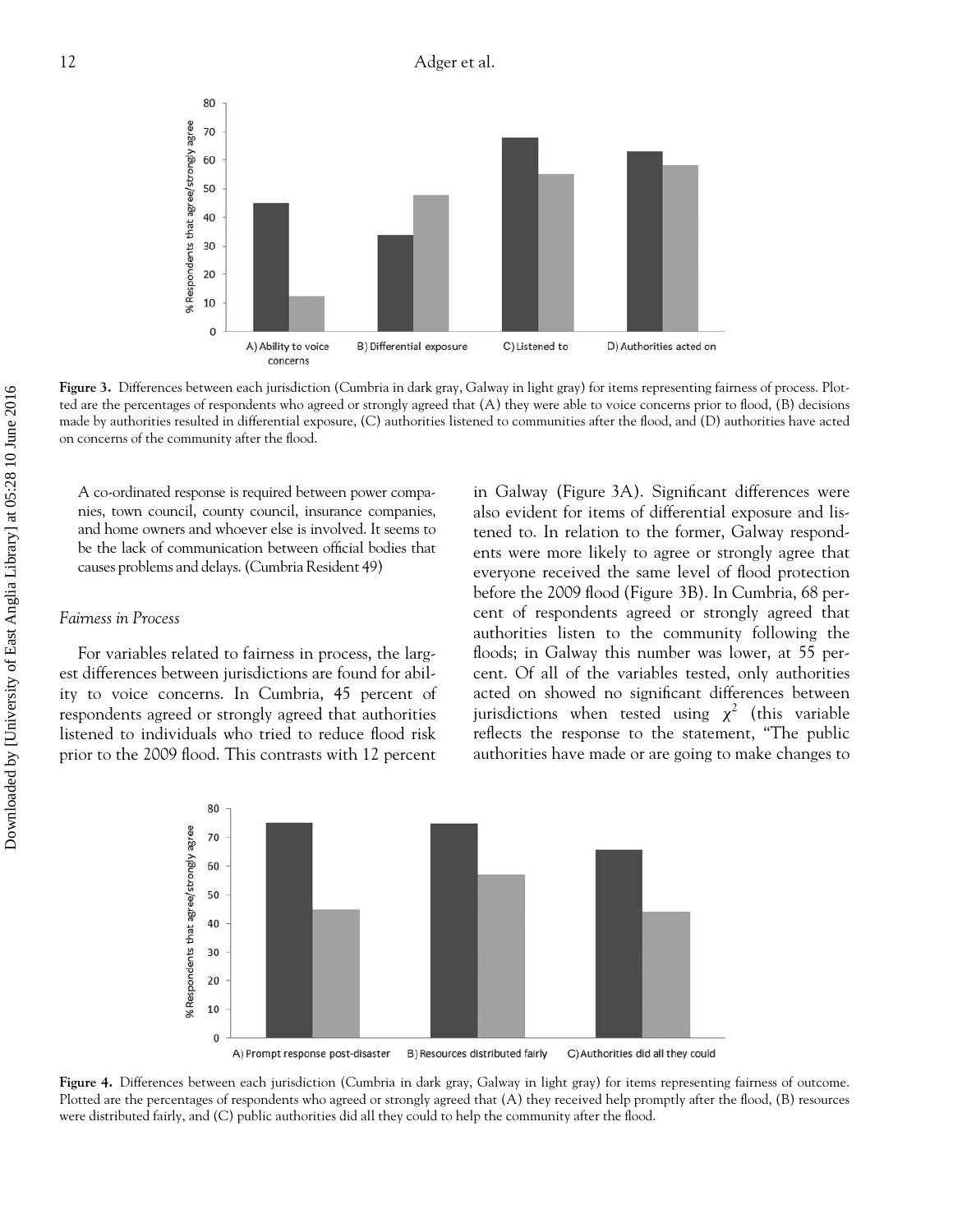reduce the risk of flooding because of action taken by the community"). In Galway, 58 percent of respondents agreed or strongly agreed, whereas in Cumbria the comparable figure is 63 percent.

#### Fairness in Outcome

In relation to variables representing fairness in outcome, statistically significant differences in responses are evident between jurisdictions for all variables tested. The largest differences are apparent for prompt response postdisaster and authorities did all they could. In Cumbria, 75 percent of respondents agreed or strongly agreed that everyone in their community received help promptly following the flood (Figure 4A). By comparison, 45 percent of respondents in Galway agreed or strongly agreed. In terms of the variable authorities did all they could, again there is a large disparity between jurisdictions and in perceptions. In Galway, 44 percent of respondents agreed or strongly agreed that authorities did indeed do all they could to help the public following the flood. The comparable number among Cumbrian respondents was 66 percent (Figure 4C). For example, a respondent in Galway highlighted issues in distributing assistance:

Sandbags [came] too late from the local authority. It was first come first served for sandbags. They were not given to elderly or sick or their dependents. Civil defence people were too young. The local authority very poor and government was terrible. (Galway Resident 14)

Cumbrian respondents were also more likely to agree or strongly agree that resources were distributed to those who needed them most following the flood (Figure 4B).

#### Willingness to Adapt

Table 4 gives results of the correlation analysis examining the relationship between willingness to act and fairness in process, outcome, risk knowledge, and capacity. Only correlations significant at the 0.05 level are shown. Marked differences emerge between jurisdictions. In Cumbria fairness in process and risk knowledge are significantly and positively correlated with willingness to act. For fairness in process, significantly correlated variables include ability to voice concerns, differential exposure, and listened to. Interestingly, both ability to voice concerns and differential exposure relate to procedural issues prior to the flood event. Of the variables representing fairness in process, only authorities acted on shows no significant Table 4. Spearman's rank correlation coefficients between willingness to take action by individuals and variables representing fairness in process and outcome, risk awareness, and knowledge and perceived scope of government responsibility ("capacity")

| Individual willingness to act $(Q17h)$     |         |                |
|--------------------------------------------|---------|----------------|
| correlated with                            | Cumbria | Galway         |
| Fairness in process                        |         |                |
| Ability to voice concerns (Q17c)           | 0.169   | ns             |
| Differential exposure $(Q17a)$             | 0.166   | n <sub>s</sub> |
| Listened to $(Q17g)$                       | 0.186   | ns             |
| Authorities acted on (Q17d)                | ns      | ns             |
| Fairness in outcome                        |         |                |
| Prompt response postdisaster (Q17b)        | ns      | ns             |
| Authorities did all they could $(Q17f)$    | 0.217   | 0.211          |
| Resources distributed fairly $(Q17e)$      | ns      | ns             |
| Risk knowledge and capacity                |         |                |
| Awareness of prior risk (Q4a)              | 0.221   | ns             |
| Warning provided (Q4b)                     | 0.155   | n <sub>s</sub> |
| What to do during a flood $(Q4c)$          | 0.151   | ns             |
| What to do after a flood (Q4d)             | ns      | ns             |
| Perception of government capacity<br>(O15) | ns      | 0.155          |

Note: Only coefficients significant at 0.05 level are reported.

correlation with willingness to act. Of the fairness in outcome variables, only the perception that authorities did all they could emerges as significant. Where respondents feel that authorities did all they could to help the public following the flood, there is a greater tendency for respondents to take on added responsibility in dealing with future flood risk. In Cumbria variables related to risk knowledge also show positive and significant correlation with willingness to act. Awareness of prior risk shows the strongest correlation with willingness to act, followed by warning provided and knowledge of what to do during a flood.

In Galway a rather different picture emerges. Here individual willingness to act is only related to the perception that authorities did all they could. Therefore, also in Galway, similar to Cumbria, when respondents feel that authorities did all they could to help the public following the flood, there is a greater tendency for them as individuals to take on added responsibility in dealing with future flood risk. Interestingly, the perception of government capacity is also positively and significantly correlated with individual willingness to act in Galway. Where the state is perceived to be upholding its part of the social contract in dealing with flood risk, respondents in Galway are more likely to take increased personal responsibility for risk mitigation.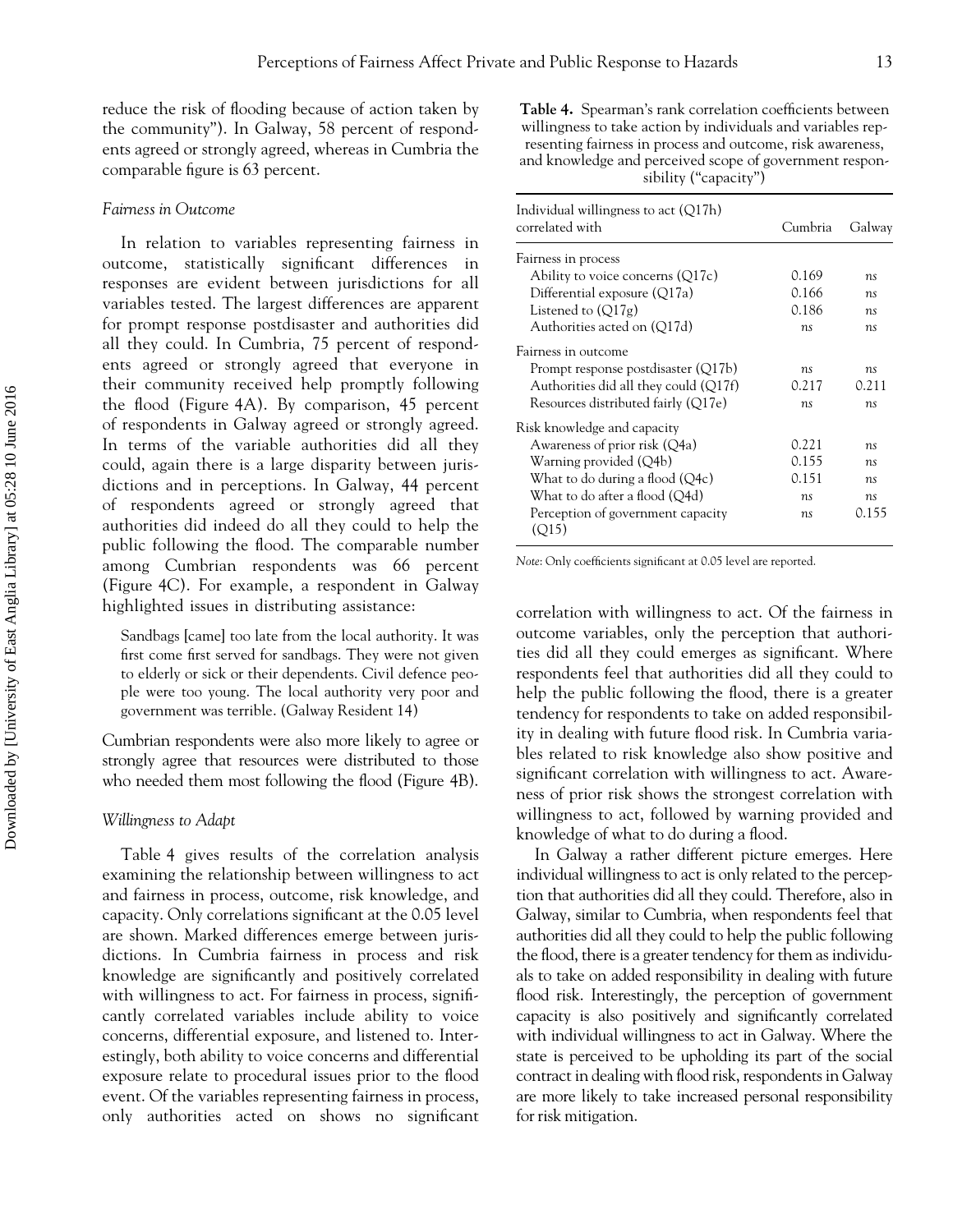#### Discussion

The analysis presented in this article confirms our proposition in terms of the effect of perceptions of government on individual action. This work indicates that willingness by individuals to act is related to elements of distributional and procedural fairness, mediated by political context and personal experience and knowledge of risk. Where governments show they have attempted to fulfill the expectations linked to the social contract (i.e., where authorities did all they could), individuals respond by assuming personal responsibility and willingness to act. This occurs both in Cumbria—where greater experience of flooding also results in correlation between willingness for individual action, perceived fairness in process, risk knowledge, and capacity related to both private and public actors—and in Galway, where that experience is much more limited and recent and where capacity for flood management is largely attributed to public bodies.

The differences between perceptions of fairness are explained by social and political contexts. In effect, perceptions of fairness matter in both the United Kingdom and Ireland but are less important in Ireland. Perceptions of fairness are critical to individual action when there is a relationship of trust between citizens and states; such a relationship was undermined by the social context of financial crisis and general distrust in authorities in Ireland.

Our results therefore highlight the dynamic nature of how and whether individuals come to accept and act on the changing nature of risk. In Ireland the economic recession amplified the effects of floods: The dominance of economic discourse permeates all levels of decision making and contributes to a focus on technological responses to flood risk (Jeffers 2013).

In the United Kingdom, responsibility for flood risk management is being increasingly devolved. Individuals are being asked to take on more responsibility against a backdrop of limited funding. Our findings suggest the need for a reconceptualization of flood risk by policymakers from a predominantly engineering framing to recognize the importance of social dynamics shaping how hazards are experienced and are reacted to, especially if individual households are expected to take on more responsibility in dealing with this risk.

Our findings hence draw into focus the importance of the social dynamics underlying perceptions of flood risks and recovery (Walker et al. 2011). Preparation for hazards, from floods to earthquakes, is predominantly framed in technological and economic terms—and it is often argued that the direct result is a focus on engineering solutions (Harries and Penning-Rowsell 2011). Perceived government intention and action has, however, been shown to significantly alter how risk management and recovery are perceived (Chamlee-Wright and Storr 2010), and our findings demonstrate that they have a real impact on individuals' decisions to take action themselves.

Fairness and perceptions of fairness are key mechanisms in evolving social contracts: Perceptions of procedural justice shape the legitimacy of government authority and citizens' willingness to cooperate with government policies and decisions (Tyler 2003). Policies around flood risk management evolve significantly following flood events, at least in the United Kingdom, where policy change has followed major events in the past half-century (Penning-Rowsell, Johnson, and Tunstall 2006). At the household level, perceptions around distribution of responsibility also change (Adger et al. 2013) and our results demonstrate that judgments on local authority action are one of the mechanisms that drive such change. Fairness judgments are not just relational measures of how well one is treated compared to another; they are also a reflection of what an individual believes should and could happen (MacCoun 2005).

The social contract implicitly suggests who should do what when societies are in upheaval and their resilience is tested. When authorities underperform relative to expectations, feelings of injustice can emerge with implications for individual behavior. Our findings suggest that fair process by public authorities encourages householders to take action themselves—it is through such sociocognitive processes that the social contract is negotiated at the household level and in the longer term might be reflected in a willingness to accept a more devolved model of responsibility around risk management.

The relationship of trust between authorities and those at risk of flooding in the two countries is manifested in how responsibilities for care, warning, and recovery are acted on. In England there are well-developed systems of flood mapping and warning for people in flood zones; alongside this formalized element of the social contract, civil society in Cumbria has also played a role in flood warning and flood risk management through local flood action groups. We would suggest that it is because of these elements that fairness relates to willingness to act; procedural justice is particularly important in contributing to legitimacy and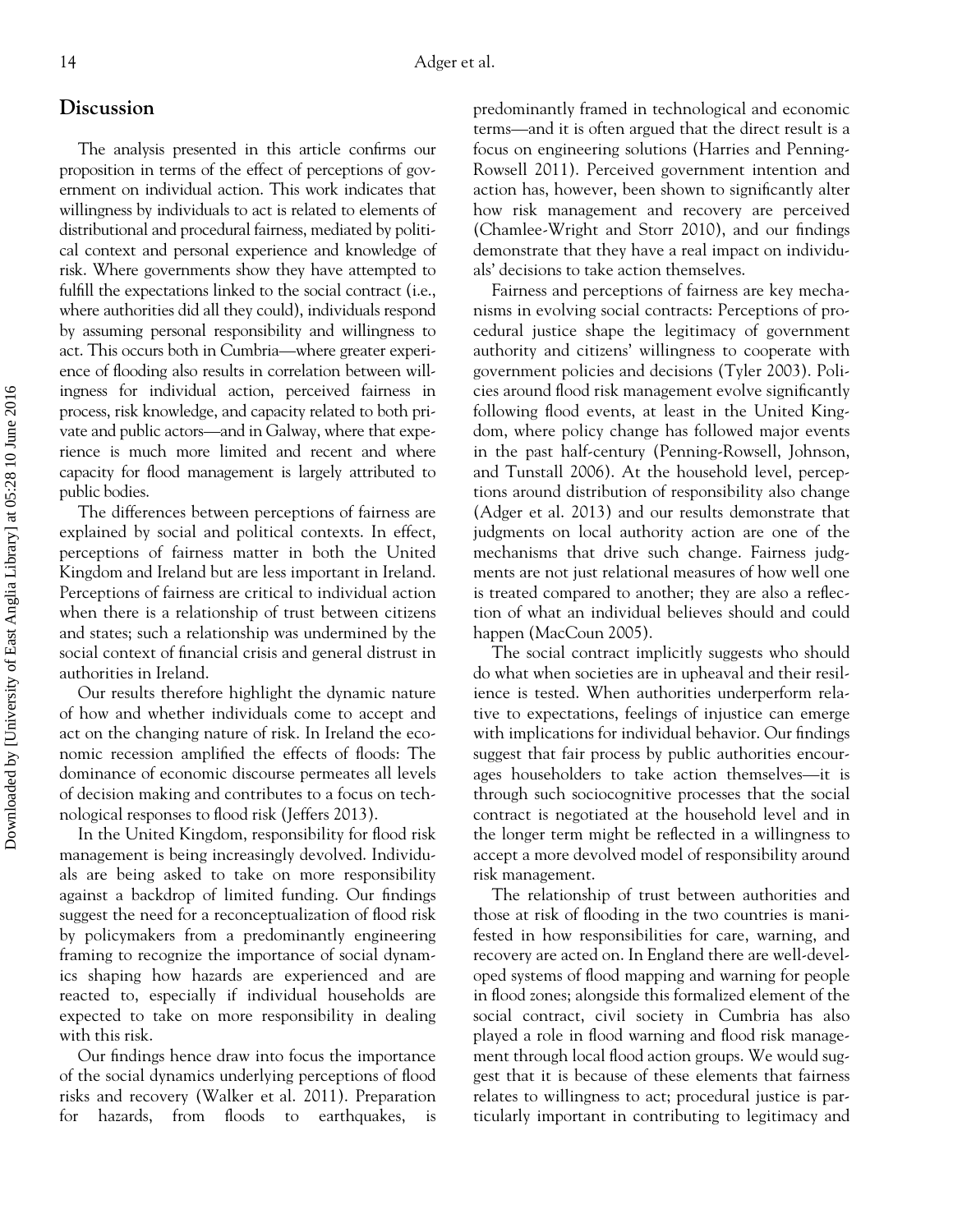people's willingness to accept decisions by institutions (Tyler 2006).

Flood risk management in Ireland sits within a larger socioeconomic context. The 2009 flood event coincided with the impact of the global financial crisis that was severe in Ireland in terms of imposition of austerity and blame of government economic mismanagement (MacCarthaigh 2015). For the public in Ireland, the cause of the financial crisis in 2008 and 2009 was perceived to be power inequalities and concentration of power among elites (including property developers), resulting in citizen disempowerment and a distrust of strategic decision makers (O'Connor 2012). Alongside the impact of fiscal retrenchment, the recession in Ireland has resulted in the prioritizing of an economic framing in public policy, which valorizes particular approaches to risk management, such as technological fixes, and excludes other approaches that focus on the social construction of vulnerability (Jeffers 2013). The ability of communities to contribute to flood management is limited by the dominance of risk as a management framing. The space for citizens to play a role in decisions on flood risk management is limited (Revez 2014) and was comparatively reduced relative to the English context. The combination of economic recession and particular issues around planning control and the power of developers means that in Ireland relationships between citizens and state regarding flood risk management is fragile.

One implication is that perceptions of fairness are not only important instrumentally for intentions and behavior—they contribute fundamentally to well-being (Mac-Coun 2005). Floods have serious implications for mental health (Tapsell and Tunstall 2008; Carroll et al. 2009), and unfair treatment by authorities can be upsetting. Social psychologists have long shown that unfair process directly leads to individuals feeling that they are perceived to be less important than others who are treated comparatively well and affects solidarity and feelings of belonging. By contrast, when justice criteria are met it can contribute to interpersonal happiness and to community wellness (Prilleltensky 2012). Flood events create divisions in towns long after the water has receded, with individual and community well-being often taking a lot longer to recover. Ultimately the reactions of authorities following extreme events, and whether are judged to be acting fairly, needs to be sensitively managed to have a positive impact on individual and community well-being.

The need for proactive governance is particularly relevant given current and near-term climatic changes. Warmer temperatures are increasing the

intensity and frequency of heavy rainfall events in the midlatitudes, and weather patterns in northwest Europe are changing (Coumou and Rahmstorf 2012). With a changing climate, many places and regions will experience more frequent floods, and some areas will experience floods for the first time in recent history. If populations face new risks outside of their experience, how these are handled by agencies will determine their response. In our study, for example, respondents in Galway are much more critical of authority performance. Repeated experience of floods and shorter return periods will, following our results, lead to a greater acceptance and awareness of risks and perhaps a greater willingness to take action where authorities are perceived to be acting fairly.

There have been, unsurprisingly, several major flooding incidents in both the United Kingdom and Ireland since 2009. Major winter flooding in 2013 and 2014 across the United Kindom has built the base of evidence on public–private interactions; widespread winter flooding in northern England (Cumbria, Northumberland, Lancashire, Yorkshire, and Durham), Scotland, and Wales and across Ireland in 2015 and 2016 has further tested the robustness of government responses. Thorne (2014) asserted that vociferous public attitudes and associated expectations (reminiscent of the moral hazards effect discussed by Harries and Penning-Rowsell 2011) shaped political reaction to the 2013 and 2014 floods. Many solutions implemented rapidly and for political expediency are not likely to represent a sustainable, proactive, long-term approach to risk reduction and enhancement of resilience of local communities. Although there are mechanisms, processes, and approaches through which this might be enacted, Thorne warned of social feedbacks that might occur through representation of particular interests via mechanisms designed to promote participation in decision making. This, we argue, should be considered in the context of the emerging critiques of top-down capitalist approaches to risk reduction and the call for coproductive, interdisciplinary participatory approaches contributing to developing integrated and sustainable options for flood management involving communities and agencies (McEwen et al. 2014).

#### Conclusions

This analysis demonstrates that perceptions of fairness make a difference: Such perceptions structure and create vulnerabilities and they affect behavioral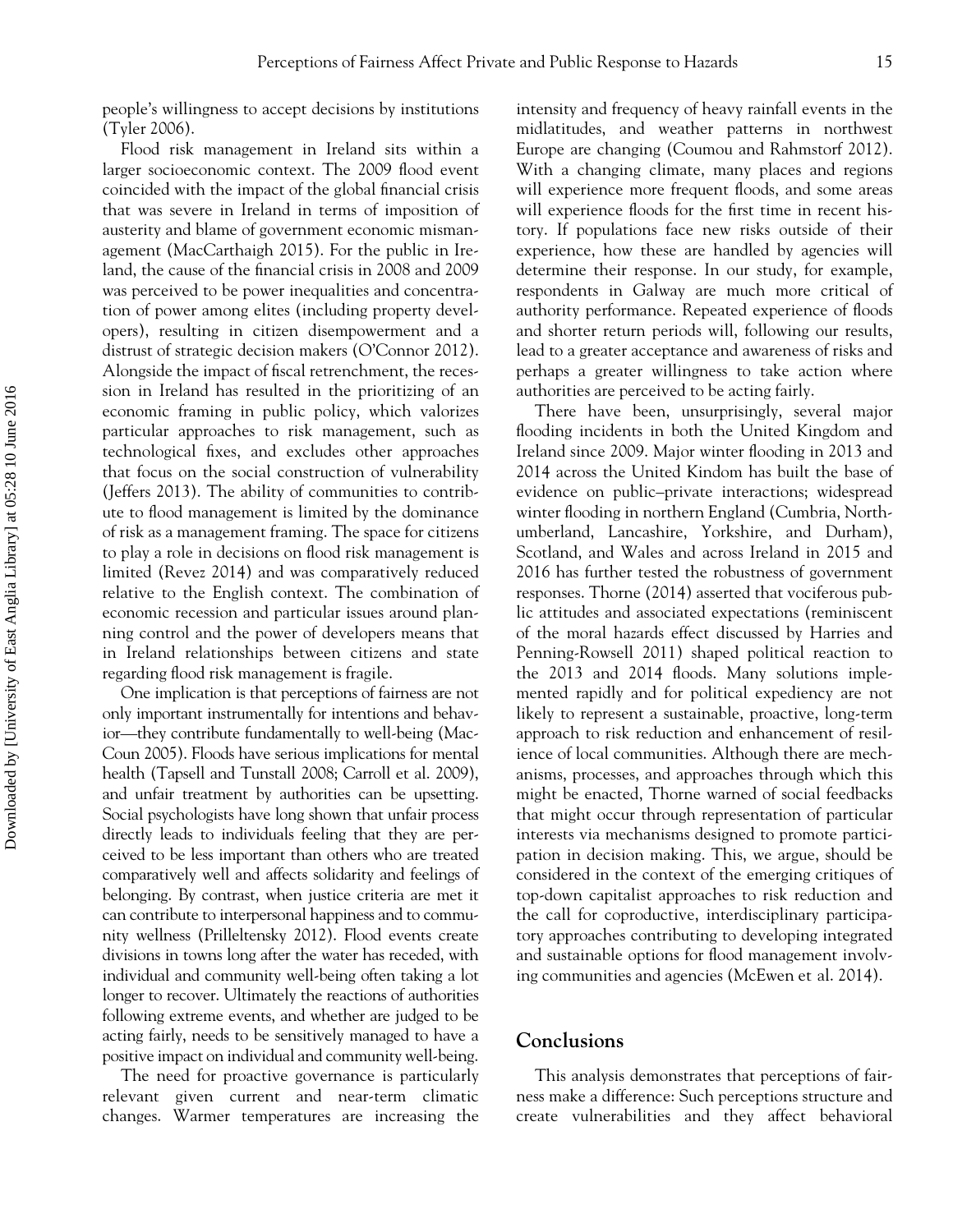responses. We have examined, and indeed measured in multiple dimensions, the perceptions of fairness of government interventions in the aftermath of flooding and perceptions of the performance of governments in this regard. We have done so in two localities faced with the same magnitude of hazard and found significant effects of perceptions of fairness but have shown how these interact with expectations and previous experience of flooding.

Ultimately these results suggest that government agencies involved in hazard planning need to seriously engage with deliberative and inclusive planning if they are to maintain legitimacy for interventions and to encourage adaptive behavior. As Hobson and Niemeyer (2011) showed, deliberative planning, when highly inclusive, actually builds the adaptive capacity of communities. Such a positive outcome is dependent on the depth and inclusivity of such processes. The study here provides evidence that perception of fairness in process is central to considerations of individual involvement in risk management and deliberation about risk management processes.

The wider context of this work on flooding, along with all hydro-meteorological hazards, is that of increasing risks over time, with increasing populations in hazardous areas globally, demographic shifts, and climate changes. In Europe and the United States, flood risks, for example, are elevated by anthropogenic climate changes (Pall et al. 2011; Knutson, Zeng, and Wittenberg 2014). Prospective studies suggest flood risks will form a central part of how climate change will occur and be experienced. Hence, expectations of populations that governments will continue to protect vulnerable populations will themselves increase over time. If governments fail to act on flood risk, or do so in ways perceived to be unfair, in both process and outcome, disillusionment and resistance will come to characterize how adaptation to climate change unfolds.

#### Acknowledgments

We thank Gerry Kearns, Catherine Butler, and three reviewers for detailed and constructive comments. We also thank Shaun Harrigan and Stephanie Keogh for assistance with survey collection, the survey respondents, and Simon Noone for graphics. Participants at various seminars and conference presentations helped clarify the arguments including those at CSIRO Townsville, University of Sydney, and conferences hosted by the Joseph Rowntree Foundation and Mary Robinson Climate Justice Foundation (London, October 2014), the Royal Geographical Society (Exeter, September 2015), and the Royal Meteorological Society (London, November 2015). The final version remains exclusively our responsibility.

### Funding

We acknowledge funding from the Tyndall Centre for Climate Change Research, the University of Exeter Humanities and Social Science Strategy, the UK Economic and Social Research Council (Grant ES/ M006867/1), and the Irish Environmental Protection Agency (TRANS-ADAPT Grant No. 2014-CCRP-MS.15).

#### ORCID

W. Neil Adger • http://orcid.org/0000-0003-4244-2854

#### References

- Adger, W. N. 2002. Inequality, environment, and planning. Environment and Planning A 34 (10): 1716–19.
- Adger, W. N., J. Barnett, F. S. Chapin, III, and H. Ellemor. 2011. This must be the place: Under representation of identity and meaning in climate change decision-making. Global Environmental Politics 11 (2): 1–25.
- Adger, W. N., T. Quinn, I. Lorenzoni, C. Murphy, and J. Sweeney. 2013. Changing social contracts in climatechange adaptation. Nature Climate Change 3 (4): 330–33.
- Bassett, T. J., and C. Fogelman. 2013. Déjà vu or something new? The adaptation concept in the climate change literature. Geoforum 48:42–53.
- Benson, D., I. Lorenzoni, and H. Cook. 2016. Evaluating social learning in English flood risk management: An individual–community interaction perspective. Environmental Science and Policy 55:326–34.
- Bubeck, P., W. J. W. Botzen, H. Kreibich, and J. C. J H. Aerts. 2013. Detailed insights into the influence of flood-coping appraisals on mitigation behaviour. Global Environmental Change 23:1327–38.
- Carroll, B., H. Morbey, R. Balogh, and G. Araoz. 2009. Flooded homes, broken bonds, the meaning of home, psychological processes and their impact on psychological health in a disaster. Health and Place 15 (2): 540–47.
- Chamlee-Wright, E., and V. H. Storr. 2010. Expectations of government's response to disaster. Public Choice 144:253–74.
- Coumou, D., and S. Rahmstorf. 2012. A decade of weather extremes. Nature Climate Change 2 (7): 491–96.
- Cumbria Intelligence Observatory. 2010. Cumbria floods November 2009: An impact assessment. Carlisle, UK: Cumbria Intelligence Observatory. [http://www.cum](http://www.cumbria.gov.uk/eLibrary/Content/Internet/536/671/4674/4026717419.pdf) [bria.gov.uk/eLibrary/Content/Internet/536/671/4674/](http://www.cumbria.gov.uk/eLibrary/Content/Internet/536/671/4674/4026717419.pdf) [4026717419.pdf](http://www.cumbria.gov.uk/eLibrary/Content/Internet/536/671/4674/4026717419.pdf) (last accessed 1 June 2015).
- De Dominicis, S., F. Fornara, U. Ganucci Cancellieri, C. Twigger-Ross, and M. Bonaiuto. 2015. We are at risk,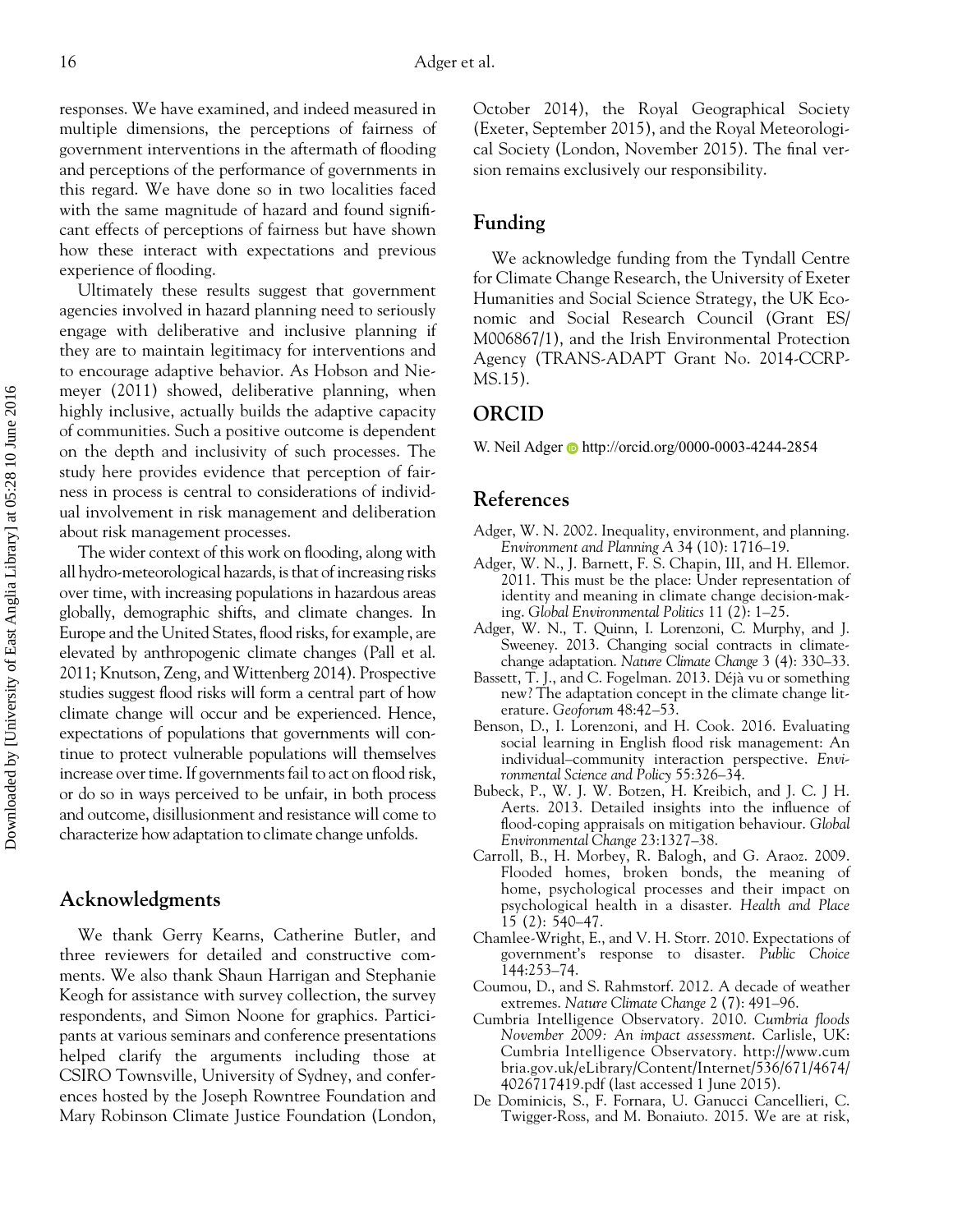and so what? Place attachment, environmental risk perceptions and preventive coping behaviours. Journal of Environmental Psychology 43:66–78.

- Department for Environment, Food and Rural Affairs. 2005. Making space for water: Taking forward a new government strategy for flood and coastal erosion risk management in England. London: DEFRA
- Dettinger, M. D. 2011. Climate change, atmospheric rivers and floods in California: A multimodel analysis of storm frequency and magnitude changes. Journal of the American Water Resources Association 47 (3): 514–23.
- Dietz, S., and G. Atkinson. 2005. Public perceptions of equity in environmental policy: Traffic emissions policy in an English urban area. Local Environment 10 (4): 445–59.
- Dillon, R. L., C. H. Tinsley, and W. J. Burns. 2014. Nearmisses and future disaster preparedness. Risk Analysis 34 (10): 1907–22.
- Dobson, A.. 1998. Justice and the environment: Conceptions of environmental sustainability and dimensions of social justice. Oxford, UK: Oxford University Press.
- Fehr, E., and A. Falk. 2002. Psychological foundations of incentives. European Economic Review 46:687–724.
- Flood Policy Review Group. 2004. Report of the flood policy review group. Dublin: Office of Public Works.
- Grothmann, T., and A. Patt. 2005. Adaptive capacity and human cognition: The process of individual cognition to climate change. Global Environmental Change 15:199–213.
- Grothmann, T., and F. Reusswig. 2006. People at risk from flooding: Why some residents take precautionary action while others do not. Natural Hazards 38:101–20.
- Grove, K. J.. 2014. Adaptation machines and the parasitic politics of life in Jamaican disaster resilience. Antipode 46 (3): 611–28.
- Harries, T., and E. Penning-Rowsell. 2011. Victim pressure, institutional inertia and climate change adaptation: The case of flood risk. Global Environmental Change 21 (1): 188–97.
- Hewitt, K., ed. 1983. Interpretations of calamity from the viewpoint of human ecology. Boston: Allen and Unwin.
- Hobson, K., and S. Niemeyer. 2011. Public responses to climate change: The role of deliberation in building capacity for adaptive action. Global Environmental Change 21 (3): 957–71.
- Jeffers, J. M. 2011. The Cork City flood of November 2009: Lessons for flood risk management and climate change adaptation at the urban scale. Irish Geography 44 (1): 61–80.
- ———. 2013. Double exposures and decision-making: Adaptation policy and planning in Ireland's coastal cities during a boom–bust cycle. Environment and Planning A 45 (6): 1436–54.
- Kearns, G., and S. Reid-Henry. 2009. Vital geographies: Life, luck, and the human condition. Annals of the Association of American Geographers 99 (3): 554–74.
- Kellens, W., T. Terpstra, and P. De Maeyer. 2013. Perception and communication of flood risks: A systematic review of empirical research. Risk Analysis 33 (1): 24–49.
- Klein, N. 2007. The shock doctrine: The rise of disaster capitalism. London: Macmillan.
- Knutson, T. R., F. Zeng, and A. T. Wittenberg. 2014. Seasonal and annual mean precipitation extremes

occurring during 2013: A US focused analysis. Bulletin of the American Meteorological Society 95 (9): S19–S23.

- Kundzewicz, Z. W., S. Kanae, S. I. Seneviratne, J. Handmer, N. Nicholls, P. Peduzzi, R. Mechler, et al. 2014. Flood risk and climate change: Global and regional perspectives. Hydrological Sciences Journal 59 (1): 1–28.
- Lavers, D. A., R. P. Allan, E. F. Wood, G. Villarini, D. J. Brayshaw, and A. J. Wade. 2011. Winter floods in Britain are connected to atmospheric rivers. Geophysical Research Letters 38 (23): L23803.
- Leichenko, R., and K. O'Brien. 2008. Environmental change and globalization: Double exposures. Oxford, UK: Oxford University Press.
- MacCarthaigh, M. 2015. Austerity and reform of the Irish public administration. Administration and Public Employment Review 1 (1): 143–64.
- MacCoun, R. J. 2005. Voice, control, and belonging: The double-edged sword of procedural fairness. Annual Review of Law and Social Science 1:171–201.
- Martin, A., N. Gross-Camp, B. Kebede, S. McGuire, and J. Munyarukaza. 2014. Whose environmental justice? Exploring local and global perspectives in a payments for ecosystems services scheme in Rwanda. Geoforum 54:167–77.
- McEwen, L., O. Jones, and I. Robertson. 2014. "A glorious time?" Some reflections on flooding in the Somerset Levels. Geographical Journal 180 (4): 326–37.
- Miller, J. D., T. R. Kjeldsen, J. Hannaford, and D. G. Morris. 2013. A hydrological assessment of the November 2009 floods in Cumbria, UK. Hydrology Research 44 (1): 180–97.
- O'Brien, K., B. Hayward, and F. Berkes. 2009. Rethinking social contracts: Building resilience in a changing climate. Ecology and Society 14 (2): 12. [http://www.ecolo](http://www.ecologyandsociety.org/vol14/iss2/art12/) [gyandsociety.org/vol14/iss2/art12/](http://www.ecologyandsociety.org/vol14/iss2/art12/) (last accessed 1 June 2015).
- O'Brien, K. L., and R. M. Leichenko. 2003. Winners and losers in the context of global change. Annals of the Association of American Geographers 93 (1): 89–103.
- O'Connor, C. 2012. Using social representations theory to examine lay explanation of contemporary social crises: The case of Ireland's recession. Journal of Community and Applied Social Psychology 22 (6): 453–69.
- O'Neill, O. 2011. Social justice and sustainability: Elastic terms of debate. In The governance of climate change: Science, economics, politics and ethics, ed. D. Held, A. Hervey, and M. Theros, 137–43. Cambridge, UK: Polity.
- Pall, P., T. Aina, D. A. Stone, P. A. Stott, T. Nozawa, A. G. Hilberts, and M. R. Allen. 2011. Anthropogenic greenhouse gas contribution to flood risk in England and Wales in autumn 2000. Nature 470:382–85.
- Paranjothy, S., J. Gallacher, R. Amlot, G. J. Rubin, L. Page, T. Baxter, J. Wight, D. Kirrage, R. McNaught, and S. R. Palmer. 2011. Psychosocial impact of the summer 2007 floods in England. BMC Public Health 11 (1): 145.
- Pelling, M. 2010. Adaptation to climate change: From resilience to transformation. London and New York: Routledge.
- Pelling, M., and K. Dill. 2010. Disaster politics: Tipping points for change in the adaptation of sociopolitical regimes. Progress in Human Geography 34:21–37.